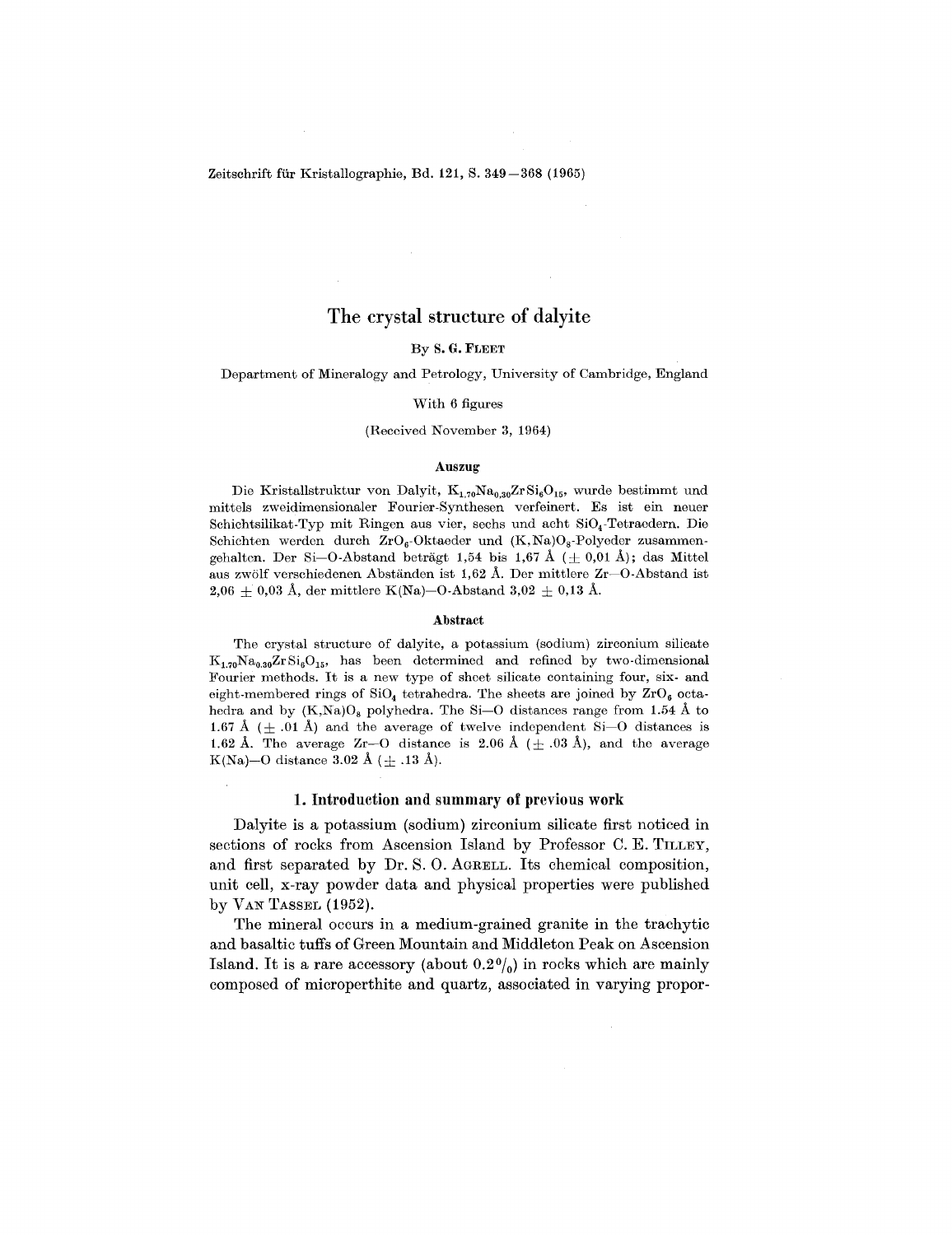tions with aegirine, strongly pleochroic arfvedsonite and reddish-brown pleochroic aenigmatite. At the time of writing, this is the only locality where the occurrence of dalyite has been reported.

Table 1 lists the physical properties of dalyite and gives details of a microchemical analysis by Dr. M. H. HEY. The data have been summarized from VAN TASSEL'S (1952) paper.

| Table 1                                                                           |  |
|-----------------------------------------------------------------------------------|--|
| Chemical composition and physical data of dalyite compiled from VAN TASSEL (1952) |  |

|                                |        | a) Microchemical analysis by Dr. M. H. HEY |                         |         |                      |  |  |  |  |
|--------------------------------|--------|--------------------------------------------|-------------------------|---------|----------------------|--|--|--|--|
|                                |        |                                            | Metals on basis of 15 O |         |                      |  |  |  |  |
| SiO <sub>2</sub>               | 61.85  |                                            | Si                      |         | 5.95                 |  |  |  |  |
| ZrO <sub>2</sub>               | 21,70  |                                            |                         | Zr      | 1.01                 |  |  |  |  |
| $K_2O$                         | 14.60  |                                            |                         |         | 1.79                 |  |  |  |  |
| Na <sub>2</sub> O              | 1.75   |                                            |                         | K<br>Na | $\big\}2.11$<br>0.32 |  |  |  |  |
| Fe <sub>2</sub> O <sub>3</sub> | 0.37   |                                            |                         |         |                      |  |  |  |  |
| H <sub>2</sub> O               | 0.64   |                                            |                         |         |                      |  |  |  |  |
|                                | 100.91 |                                            |                         |         |                      |  |  |  |  |

#### b) Physical data

Colourless, transparent. Lustre, vitreous.  $\text{Optical constants: } \alpha = 1.575; \quad \beta = 1.590; \quad \gamma = 1.601; \quad 2V_{\alpha} = 72^{\circ},$  $\alpha: c = 7^{\circ}$ ; axial plane to (100) = 18°.

Density 2.84. Hardness  $7^{1}/_{2}$ . Cleavages (101) and (010). Twinning not infrequent with (100) as compositon plane.

#### c) Unit cell

| Triclinic                             |                                       |                                       |
|---------------------------------------|---------------------------------------|---------------------------------------|
| $a = 7.51 + .07$ Å                    | $b = 7.73 + .08~\text{\AA}$           | $c\,=\,7.00\,+\,.07~\rm\AA$           |
| $\alpha = 106^{\circ} + 1^{\circ}$    | $\beta = 113.5^{\circ} \pm 1^{\circ}$ | $\gamma = 99.5^{\circ} \pm 1^{\circ}$ |
| Unit-cell content $(K/Na)2ZrSi6O15$ . |                                       |                                       |

The chemical analysis shows that the empirical formula is probably  $K_2ZrSi_6O_{15}$  where sodium replaces part of the potassium. There is a possibility that a small amount of Hfreplaces Zr (VAN TASSEL, 1952), but this has been neglected in the structure analysis.

The purpose of the structure determination was to discover the nature of the  $Si_6O_{15}$  network and to find the relationship between dalyite and wadeite  $(K_2ZrSi_3O_9)$  to which dalyite is chemically most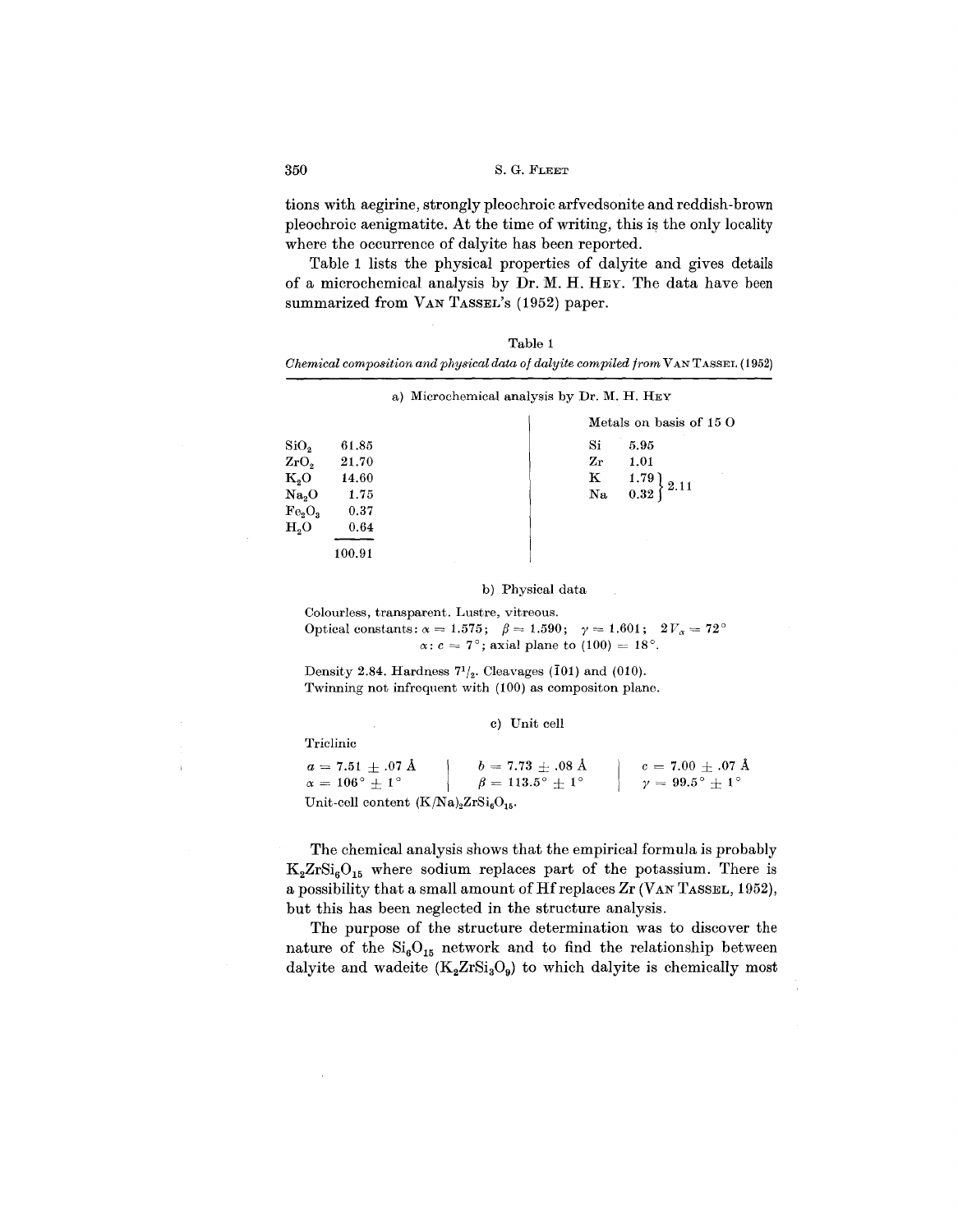closely related. A complete determination of the structure proved possible with two-dimensional x-ray diffraction data, and it was considered that highly accurate bond lengths, anisotropic temperature factors etc. were of too marginal an interest to warrant a full threedimensional analysis. .

#### 2. Materials used

Grains from rocks preserved in Cambridge (Harker slide no.57219) were selected for the x-ray work. HEY's analysis (VAN TASSEL, 1952) was taken as the basis for the structure determination, the chemical composition being idealized as  $K_{1.70}Na_{0.30}ZrSi_6O_{15}$ . A regularly-shaped, untwinned crystal about 0.15 mm in all dimensions was chosen to give the best compromise between the conflicting demands for small absorption, small secondary extinction and strong reflection intensity.

### 3. Cell dimensions and space group

Dalyite is triclinic. Its cell dimensions were redetermined in the present work since VAN TASSEL'S (1952) values were only accurate to  $1\frac{0}{0}$  (cf. Table 1) and would have been one of the greatest sources of error in the interatomic distances.

Precession photographs were used to determine cell angles; axial lengths were found subsequently from oscillation pictures by the method described by WEISZ, COCHRAN and COLE (1948) using extrapolation against  $\sin^2 \theta$  (FARQUHAR and LIPSON, 1946).

Final values were

\n
$$
a = 7.371 \pm .003 \, \text{\AA}^1
$$
\n
$$
b = 7.730 \pm .003 \, \text{\AA}
$$
\n
$$
c = 6.912 \pm .002 \, \text{\AA}
$$
\n
$$
\alpha = 106^{\circ}14' \pm 2'^2
$$
\n
$$
\beta = 111^{\circ}27' \pm 2'
$$
\n
$$
\gamma = 100^{\circ}0' \pm 2'.
$$

To decide on the presence or absence of a centre of symmetry,  $\text{reflections with } \frac{\sin \theta}{\lambda} < 0.7 \text{ in } \hbar k0, \, 0 \textit{kl}, \hbar 0 \textit{l} \text{ zones were subjected to the } \theta.$ statistical tests of HOWELLS, PHILLIPS and ROGERS (1950). Figure 1 gives the experimental curves. Although the curves follow the centrosymmetric curve at small values of *z,* they move over towards the

<sup>1</sup> Errors are limits estimated from experimental graphs of *a\*, b\*,* c\* against  $\sin^2\theta$ .

<sup>2</sup> Errors calculated from the reproducibility of several measurements.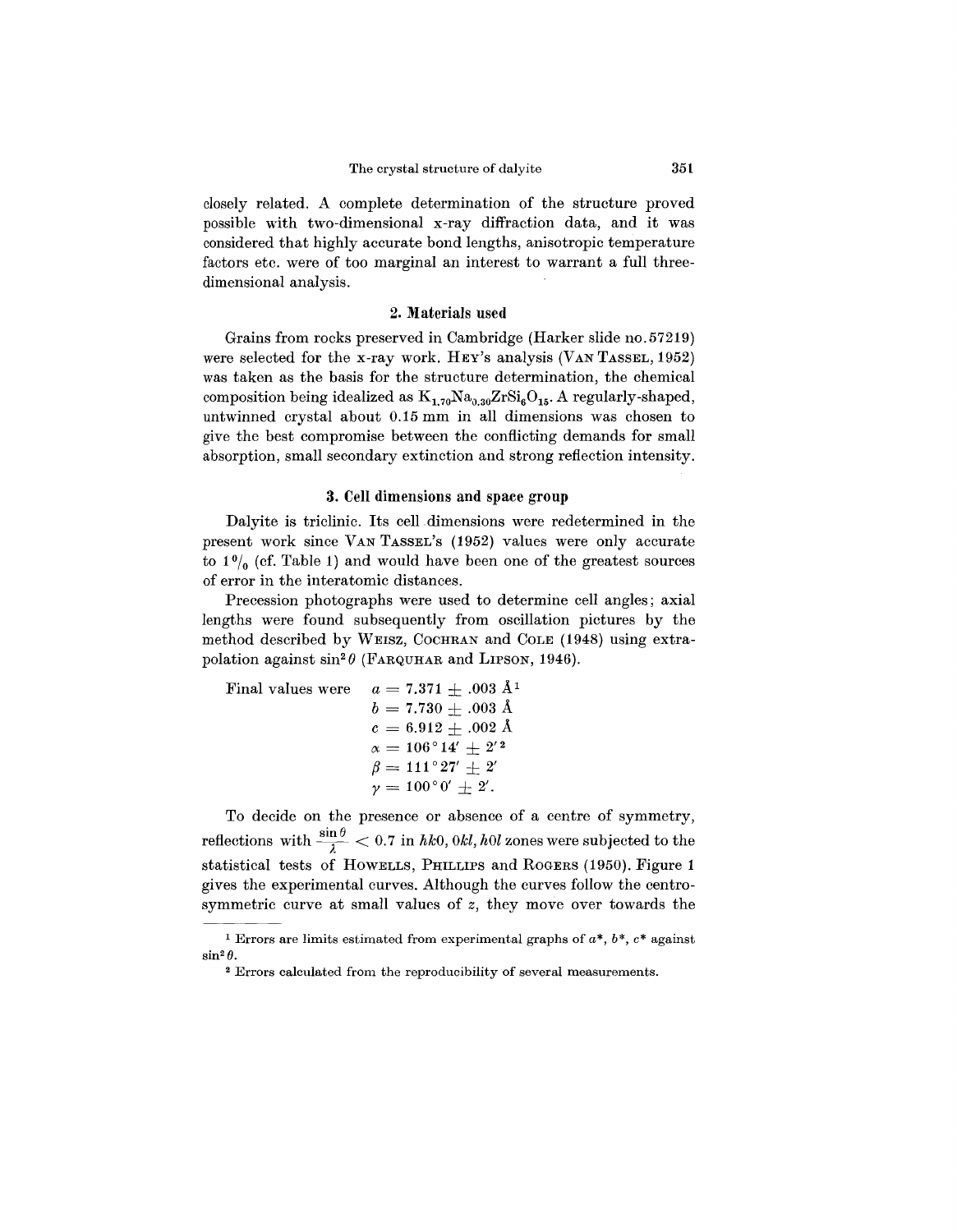non-centrosymmetric one at higher values. It is not, therefore, possible to make a direct deduction about the presence of a centre.

Reflections in each zone were next subjected to the statistical test suggested by RAMACHANDRAN and SRINIVASAN (1959). Again using reflections with  $\frac{\sin \theta}{\lambda} < 0.7$ , the values of their test ratio  $N_2/N_1$  were *0.67 (hkO),* 0.62 *(Okl),* 0.59 *(hOl)* as compared with the theoretical



Fig. 1. *N(Z)* test for *hkO, hOl* and *Okl* reflections. Experimental curves are dotted, theortical curves continuous

values of 0.776 for a centrosymmetric structure and 1.96 for a noncentrosymmetric one. Here then is clear indication of the existence of a centre. As a further check, tests for piezo- and pyro-electricity were carried out, but with negative results.

The structure was therefore assumed to be centrosymmetric at the start of the refinement. Further work confirmed that any departures from centrosymmetry would be small, and that the space group is therefore probably *PI.*

### **4. Collection of intensities**

X-ray reflections *hkO, hOl,* and *Okl* were recorded on Weissenberg photographs with filtered  $M \circ K \alpha$  radiation using the multiple-film technique (ROBERTSON, 1943). Intensities recorded on the film were measured visually by comparison with an intensity scale made using the well-shaped (120) reflection from the crystal. Where  $\alpha_1, \alpha_2$  doublets were completely resolved, their sum was accepted as peak intensity. Intensity data were collected in all three projections to values of  $\frac{\sin \theta}{\lambda} = 1.36 \text{ Å}^{-1}$ . The intensity data for each projection, read from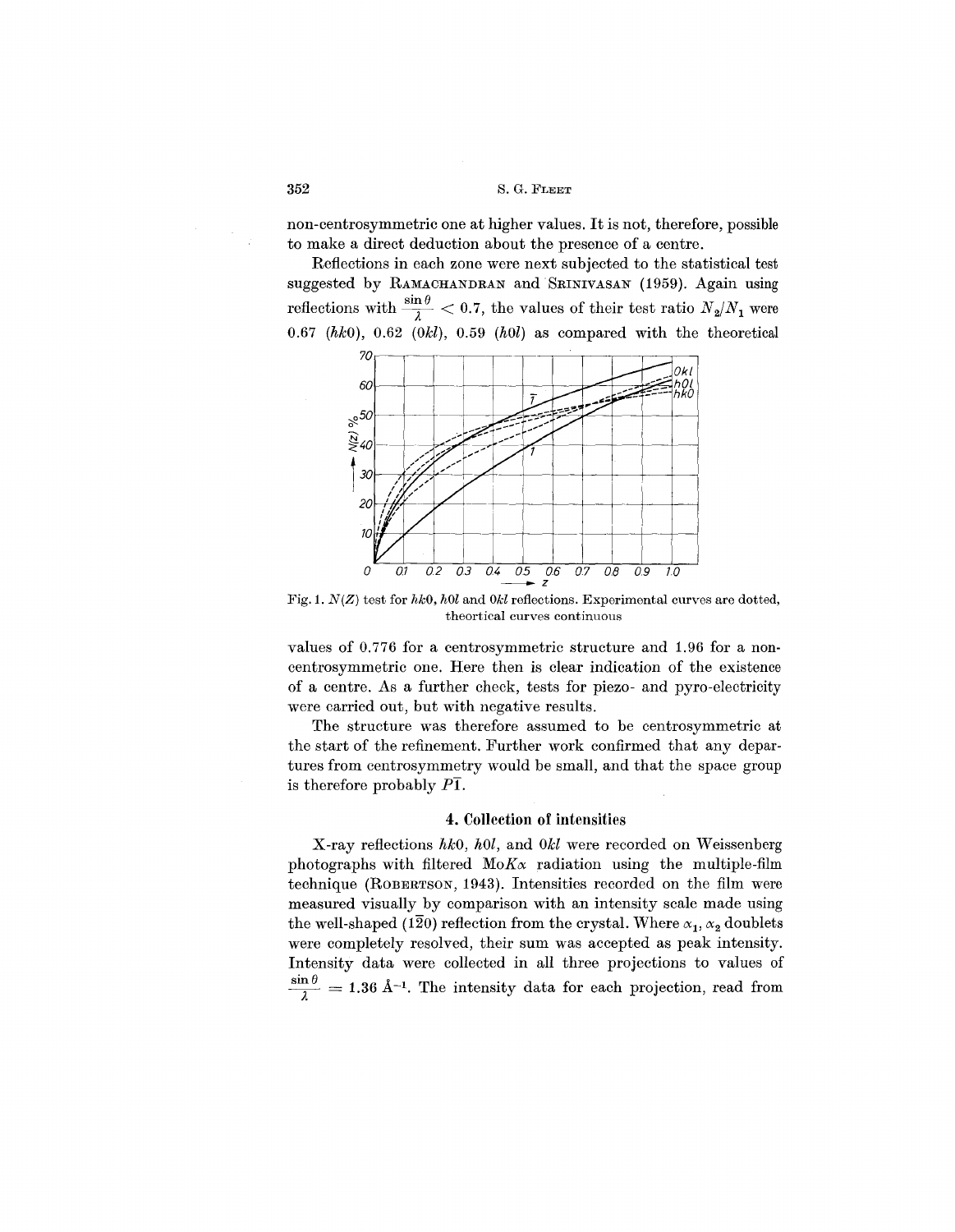various films, were placed on the same relative scale by comparing the intensities of zones of reflections recorded on more than one film.

Very many high-angle reflections were unobserved despite 200-hour exposures. In fact, there were 94 non-zero *hkO* reflections, 90 *hOl* and 118 *Okl.* The range of scaled intensities extended from approximately 1 to 200.

#### 5. Corrections and errors

The intensities were corrected for Lorentz and polarisation effects, and for absorption with programs written for Edsac II by S. DARLOW and M. WELLS. There was a small amount of dispersion caused by  $Zr$  with  $MoK\alpha$  radiation and this was allowed for by an adjustment of scattering factor (cf. Section 7). No correction was made for the measuring error introduced in the intensities by the increasing resolution of the  $x_1, x_2$  doublet with  $\sin \theta$ . Partial allowance was made for secondary extinction by omitting some intense low-angle reflections from the  $F_o-F_e$  syntheses during refinement; the reflections so treated are marked with an asterisk in Table 2 where values of  $F_o$ 's and final  $F_o$ 's are listed.

## 6. Deduction of trial structure

Dalyite has one formula unit  $(K,Na)<sub>2</sub>ZrSi<sub>6</sub>O<sub>15</sub>$  per cell, and it was therefore at once possible to deduce that Zr atoms must lie on centres of symmetry at the cell origin. The heavy-atom method suggested itself as the most promising way of determining the positions of the other atoms. Patterson syntheses were calculated for the projections onto each of the planes (100), (010) and (001). Besides the origin peak, there were eight other large peaks on each map: it was assumed that these peaks were at the ends of vectors between the Zr and the two *KINa* and six Si atoms. Since the Zr was at the cell origin, the coordinates of the other cations could at once be written down. They were:

| Site             | $\mathcal{X}$ | Y     | z     |
|------------------|---------------|-------|-------|
|                  | .2850         | .1950 | .7000 |
| $\boldsymbol{2}$ | .5000         | .6800 | .6800 |
| 3                | .1800         | .7400 | .3100 |
| 4                | .1600         | .6150 | .8450 |

and the centrosymmetrically-related sites.

Z. Kristallogr. Bd. 121, 5  $23$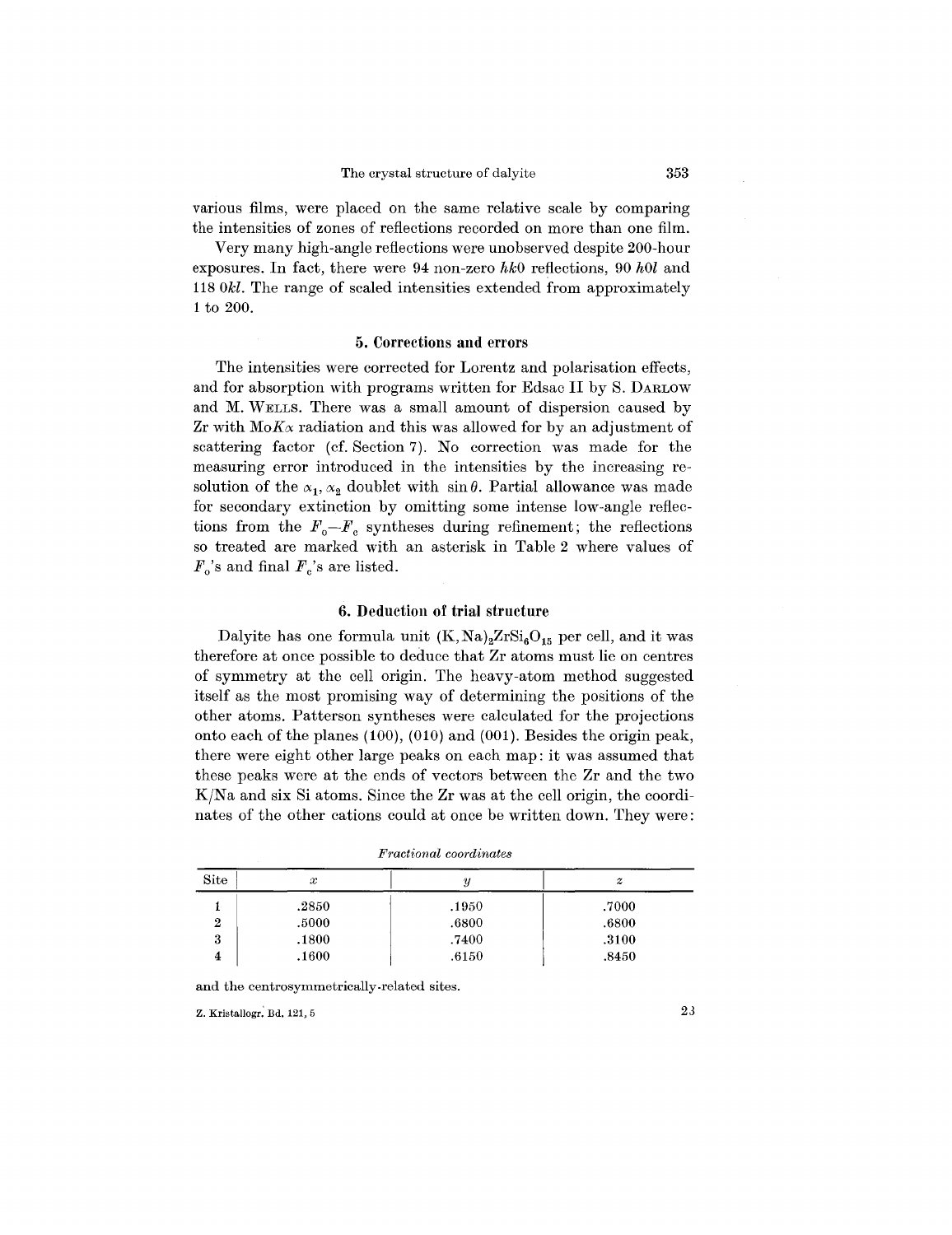#### Table 2. Observed and calculated structure factors The calculated values are for two formula weights of  $(K, Na)<sub>2</sub>ZrSi<sub>6</sub>O<sub>15</sub>$

| h k 1                           | $\mathbf{r}_{_{\mathrm{o}}}$ | $\mathbf{F}_{\mathbf{c}}$ | h k 1                     |                    | ₽.               | $F_c$                          |                    | h k l                     | г.               | Р.             | h k 1                              |                          | $F_{o}$        | ۴.             | h k 1                       | ғ.       | ۴.            |
|---------------------------------|------------------------------|---------------------------|---------------------------|--------------------|------------------|--------------------------------|--------------------|---------------------------|------------------|----------------|------------------------------------|--------------------------|----------------|----------------|-----------------------------|----------|---------------|
| $1 \t0 \t0$                     | 57                           | 69                        |                           | 0.50               | 88               | 96                             |                    | $\overline{1}$ 0 2        | 20               | 24             | 607                                |                          | 81             | 72             | $0\,$ 6 4                   | 46       | $-28$         |
| 300                             | 24                           | 23                        |                           | 150                | 69               | 63                             |                    | $0 \t0 \t2$               | 86               | $-101$         | $\overline{1}$ 0 7                 |                          | 31             | 25             | $0\bar{4}h$                 | 112      | 138           |
| 400                             | 73                           | 73                        |                           | 350                | 76               | 78                             |                    | 202                       | $117*$           | 142            | $0 \t0 \t7$                        |                          | 84             | 74             | $0\bar{2}4$                 | 46       | 43            |
| 600                             | 90                           | 87                        |                           | 550                | 39               | 37                             |                    | 302                       | 94               | 91             | $1\quad 0$                         | $\overline{7}$           | 52             | 46             | $0\bar{1}4$                 | 26       | $-24$         |
| 700                             | 27                           | 24                        |                           | 750                | 53               | 56                             |                    | 402                       | 25               | $-17$          | 90                                 | 8                        | 41             | 39             | 014                         | 109      | 133           |
| 1000                            | 54                           | 43                        |                           | $\overline{8}$ 6 0 | 49               | 48                             |                    | 702                       | 58               | 56             | 308                                |                          | 61             | 66             | 024                         | 59       | 56            |
| $\overline{8}$ 1 0              | 24                           | 19                        |                           | 760                | 33               | 26                             | 1003               |                           | 64               | 56             | 108                                |                          | 36             | 38             | 0.54                        | 39       | 32            |
| $\overline{7}$ 1 0              | 22                           | 22                        | $\sqrt{4}$ 6 0            |                    | 89               | 100                            | 503                |                           | 37               | 35             | 509                                |                          | 56             | 44             | 0, 6, 4                     | 52       | 51            |
| 610                             | 62                           | $-66$                     | $\overline{2}$ 6 0        |                    | 32               | 32                             |                    | $\overline{8}$ 0 3        | 34               | 30             | ች 0 9                              |                          | 79             | 66             | $0\,10\,5$                  | 36       | 34            |
| 510                             | 56                           | 47                        |                           | 160                | 30               | 25<br>$\overline{\phantom{a}}$ |                    | 603                       | 42               | 43             | 0 0 10                             |                          | 39             | 31             | $0\bar{9}5$                 | 30       | $^{22}$       |
| $\sqrt{4}$ 1 0                  | 93                           | 92                        |                           | 060                | 48               | 41                             |                    | 503                       | 52               | 49             | $0 \overline{11} 1$                |                          | 55             | 54             | $0\bar{8}5$                 | 58       | 55            |
| 310                             | 14                           | 1 <sup>2</sup>            |                           | 260                | 58               | 64                             | $\overline{4}03$   |                           | 129              | 160            | $0 \ \overline{10} \ 1$            |                          | 37             | 33             | $0\,7\,5$                   | 44       | 29            |
| $\overline{2}$ 1 0              | 66                           | $-51$                     |                           | 560                | 61               | 51                             |                    | $\overline{3}$ 0 3        | 19               | $-13$          | $0\,$ $\overline{8}$ $\,1$         |                          | 45             | 39             | 055                         | 72       | 80            |
| 1 1 0                           | 135                          | 138                       |                           | 460                | 34               | 37                             |                    | $\overline{2}$ 0 3        | 25               | 18             | $0\,7\,1$                          |                          | 46             | 30             | $0\bar{3}5$                 | 13       | 9             |
| 210                             | $102*$                       | 110                       |                           | 560                | 26               | $^{27}$<br>$\blacksquare$      |                    | $\overline{1}$ 0 3        | 72               | 74             | 061                                |                          | 58             | 56             | $0\bar{2}5$                 | 88       | 101           |
| 310                             | $127*$                       | 143                       |                           | $\overline{7}$ 7 0 | 46               | 45                             |                    | 003                       | 59               | 65             | $0\,51$                            |                          | $^{21}$        | 18             | o ī 5                       | 20       | 18            |
| 4 1 0                           | 52                           | $-50$                     |                           | შ7 0               | $\mathfrak{h}_1$ | 39                             |                    | 203                       | 94               | 95             | $0\sqrt{4}$ 1                      |                          | 18             | 20             | 015                         | 62       | 67            |
| 6 1 0                           | 40                           | 30                        |                           | 570                | 35               | 29                             |                    | 303                       | 62               | 60             | $0 \frac{1}{3} 1$                  |                          | 99*            | 107            | 025                         | 54       | 58            |
| 710<br>$\frac{1}{9}$ 2 0        | 49                           | 49                        | $\frac{1}{4}$ 7 0         |                    | 26               | 25                             |                    | 403                       | 49               | 42             | $0\,$ $\overline{1}$ $\,1$         |                          | 44             | 48             | 035                         | 46       | 38            |
| $\tilde{8}$ 2 0                 | 69<br>72                     | 68<br>73                  | $\overline{2}$ 7 0        | $\overline{1}$ 7 0 | 69<br>85         | 76<br>89                       |                    | 603<br>504                | 77<br>37         | 61<br>34       | 0 1 1<br>$0 \t2 \t1$               |                          | 54<br>$120*$   | 59<br>137      | 0.4.5<br>055                | 23<br>18 | 16<br>$^{21}$ |
| $\overline{7}$ 2 0              | 71                           | 70                        |                           | 2, 7, 0            | 24               | 26                             |                    | $\overline{8}$ 0 4        | 26               | 38             | 0, 5, 1                            |                          | 63             | 60             | $0\,96$                     | 27       | 18            |
| 520                             | 50                           | 41                        |                           | 370                | 50               | 44                             |                    | 704                       | 31               | 27             | 0, 5, 1                            |                          | 89             | 111            | $0\bar{8}6$                 | 51       | 50            |
| $\frac{1}{4}$ 2 0               | $^{22}$                      | 15                        |                           | 470                | 32               | h <sub>0</sub>                 |                    | <b>ሪ</b> 0 ላ              | 74               | 80             | 081                                |                          | 56             | 50             | 066                         | 35       | 35            |
| $\overline{2}$ 2 0              | 101                          | 106                       |                           | 570                | $\mathbf{1}_{4}$ | 55                             |                    | $\overline{b}$ 0 $b$      | 22               | $-25$          | 0.91                               |                          | 29             | 29             | 056                         | 59       | 54            |
| $\overline{1}$ 2 0              | 196*                         | 203                       | 680                       |                    | 35               | 35                             |                    | $\frac{1}{3}$ 0 4         | 94               | 112            | 0 10 1                             |                          | 1 <sub>h</sub> | $\mathbf{z}_t$ | $0\,$ 4 6                   | 20       | 15            |
| 020                             | 74                           | 66                        |                           | 580                | 93               | 92                             | $\overline{2}$ 0 4 |                           | 109              | 131            | $0 - 11 - 2$                       |                          | 27             | 2 <sub>h</sub> | $0\,$ 3 6                   | 54       | 53            |
| 220                             | $117*$                       | 122                       |                           | $\overline{1}80$   | 52               | 46                             |                    | $\overline{1}04$          | 78               | 80             | $0 \frac{1}{9} 2$                  |                          | 45             | 42             | $0\,$ $\overline{2}$ 6      | $^{22}$  | 19            |
| 320                             | 110                          | 120                       |                           | 180                | 63               | 63                             |                    | $0 + 0 + 4$               | 43               | 46             | $0 \; 8 \; 2$                      |                          | 60             | 59             | $0\bar{1}6$                 | 28       | 24            |
| 420                             | 31                           | 27                        |                           | 580                | 37               | 39                             |                    | 304                       | 34               | 31             | $0\,$ $0\,$ $2\,$                  |                          | 91             | 101            | 0 16                        | 15       | $-14$         |
| 520                             | 58                           | 60                        |                           | ች90                | 62               | 66                             |                    | 404                       | 66               | 57             | $0\,5\,2$                          |                          | 51             | 50             | $0\,$ 11 $\,$ 7             | 51       | 47            |
| 620                             | 27                           | 26                        |                           | 390                | 75               | 75                             |                    | 504                       | 40               | 36             | $0\;\;\bar{3}\;\;2$                |                          | 41             | 40             | $0 - 10 - 7$                | 33       | 25            |
| 630                             | 99                           | 111                       | $\overline{2}90$          |                    | 43               | $h_0$                          |                    | $\overline{9}$ 0 5        | 49               | 53             | $0\,$ $\overline{2}$ $\,$ $2$      |                          | $105*$         | 139            | $0\,$ 7 7                   | 39       | 42            |
| $\overline{5}$ 5 0              | 71                           | 64                        |                           | 190                | h2               | 36                             | $\overline{8}$ 0 5 |                           | 27               | 19             | $0\bar{1}2$                        |                          | $112*$         | 142            | $0\,$ $\overline{6}$ $\,$ 7 | 35       | 35            |
| $\overline{3}$ 3 0              | 41                           | $-35$                     |                           | 290                | 55               | 50                             |                    | $\overline{7}$ 0 5        | 41               | 36             | 012                                |                          | 10             | - 6            | $0\,$ 4 7                   | 46       | 42            |
| $\overline{2}$ 3 0              | 87                           | 90                        | 5100                      |                    | 38               | 39                             |                    | 505                       | 45               | 42             | $0 \t2 \t2$                        |                          | 81             | 87             | $0\,5\,7$                   | 55       | 50            |
| 0, 3, 0                         | 42                           | 36                        | $\overline{2}$ 10 0       |                    | 57               | 59                             | $-605$             |                           | 57               | 52<br>$\equiv$ | 0, 3, 2                            |                          | $^{28}$        | 30             | $0\overline{2}$ 7           | 22       | - 17          |
| 130                             | 80                           | 87                        | 0100                      |                    | 40               | 11                             |                    | 305                       | 77               | 83             | $0 + 2$                            |                          | 90             | 103            | $0\overline{1}$ 7           | 42       | 40            |
| 2, 3, 0                         | 67                           | 55                        | 0 11 0                    |                    | 32               | 30                             | $\overline{2}$ 0 5 |                           | 85               | 108            | 0, 7, 2                            |                          | 58             | 56             | 057                         | 67       | 52            |
| 330                             | 40                           | 36                        | 701                       |                    | 47               | 41                             |                    | $\overline{1}$ 0 5        | 57               | 51             | $0 \ \overline{12} \ \overline{3}$ |                          | 70             | 62             | $0\,9.8$                    | 53       | 45            |
| 4, 3, 0                         | 77                           | 79                        | $\overline{6}$ 0 1        |                    | 45               | 40                             |                    | 005                       | 52               | 50             | $0\,9\,3$                          |                          | 39             | 33             | $0 \overline{8}$ $8$        | 43       | 34            |
| 530                             | 40                           | 40                        | 501                       |                    | 62               | 61                             |                    | 105                       | 50               | 51             | $0\,7\,5$                          |                          | 75             | 75             |                             | 41       | 53            |
| 630<br>შა ი                     | 37                           | 41                        | 301<br>$\overline{2}$ 0 1 |                    | 45               | 42                             |                    | 305                       | $\mathfrak{c}_4$ | 38             | $0\,6\,3$                          |                          | 46             | 39             | $0\,$ 4 $\,$ 8              | 21       | 21            |
| 540                             | 71<br>32                     | 73                        | $\overline{1}$ 0 1        |                    | 50               | 62<br>88                       |                    | 505<br>$\overline{8}$ 0 6 | 56<br>40         | 43             | 043                                |                          | 44             | 45             | $0\,$ $\overline{3}\,$ 8    | 30       | 26            |
| $\overline{4}$ $\overline{4}$ 0 | 41                           | 27<br>38                  |                           | $0 \t0 \t1$        | 74<br>52         | 48                             | 606                |                           | 64               | 33<br>64       | $0\,5\,3$<br>$0\overline{2}$ 3     |                          | 49<br>81       | 40<br>80       | $0\,$ $\overline{2}$ 8      | 37       | 34            |
| 340                             | 93                           | 102                       | 1 0 1                     |                    | $137*$           | 149                            |                    | 506                       | 19               | 27             | $0\overline{1}3$                   |                          | $114*$         | 121            | 0, 1, 8<br>$0 \t2 \t8$      | 45<br>74 | 31<br>66      |
| $\overline{2}$ 4 0              | 54                           | 47                        | $2 \quad 0 \quad 1$       |                    | 52               | 48                             | $\frac{1}{4}$ 0 6  |                           | 55               | 52             | 013                                |                          | 27             | 20             | $0\,9\,9$                   | 52       | 48            |
| 0, 4, 0                         | 22                           | 20                        | 301                       |                    | 71               | 63                             |                    | $\overline{3}$ 0 6        | 33               | $-25$          | 023                                |                          | 45             | 48             | 069                         | 48       | 37            |
| $1 - 4 = 0$                     | 83                           | 73                        |                           | 401                | 63               | 59                             | $\overline{2}$ 0 6 |                           | 19               | 21             | 0, 5, 5                            |                          | 57             | 65             | $0\overline{5}9$            | 34       | 29            |
| 240                             | 48                           | 37                        | 701                       |                    | 45               | 47                             | $\overline{1}$ 0 6 |                           | 27               | 23             | 043                                |                          | 89             | 98             | $0\,$ 3 9                   | 18       | 24            |
| $4 - 4 = 0$                     | 57                           | 55                        |                           | 902                | 45               | 49                             |                    | 0 <sub>0</sub>            | 81               | 77             | 0 <sub>5</sub>                     | $\overline{2}$           | 27             | 29             | 0 T 9                       | 27       | 33            |
| 540                             | 46                           | 43                        | 802                       |                    | 38               | 37                             |                    | 106                       | 30               | 58             | 0 <sub>7</sub>                     | $\overline{\phantom{a}}$ | 61             | 58             | 0710                        | 46       | 42            |
| $\overline{7}50$                | 56                           | 57                        | ში 2                      |                    | 40               | $-39$                          |                    | 206                       | 63               | 52             | 0.9.3                              |                          | 42             | 56             | $0\,$ $\sqrt{4}$ 10         | 47       | 41            |
| 550                             | 57                           | 52                        |                           | 502                | 108              | 126                            | 606                |                           | 63               | 54             | $0 - 104$                          |                          | 75             | 74             | $0 - 10$                    | 15       | 18            |
| $\overline{3}50$                | 106                          | 114                       | $\overline{4}$ 0 2        |                    | 82               | 89                             | 1007               |                           | 46               | 42             | 0.94                               |                          | 23             | 13             |                             |          |               |
| 150                             | 59                           | 58                        | $\overline{2}$ 0 2        |                    | 34               | $-19$                          | $\overline{7}$ 0 7 |                           | 88               | 75             | $0 - 74$                           |                          | 76             | 85             |                             |          |               |
|                                 |                              |                           |                           |                    |                  |                                |                    |                           |                  |                |                                    |                          |                |                |                             |          |               |

\* reflections omitted during refinement [see text].

It was not possible to determine at this stage which of the cation positions were K/Na and which Si because there was little difference between the four crystallographically-distinct Patterson peaks.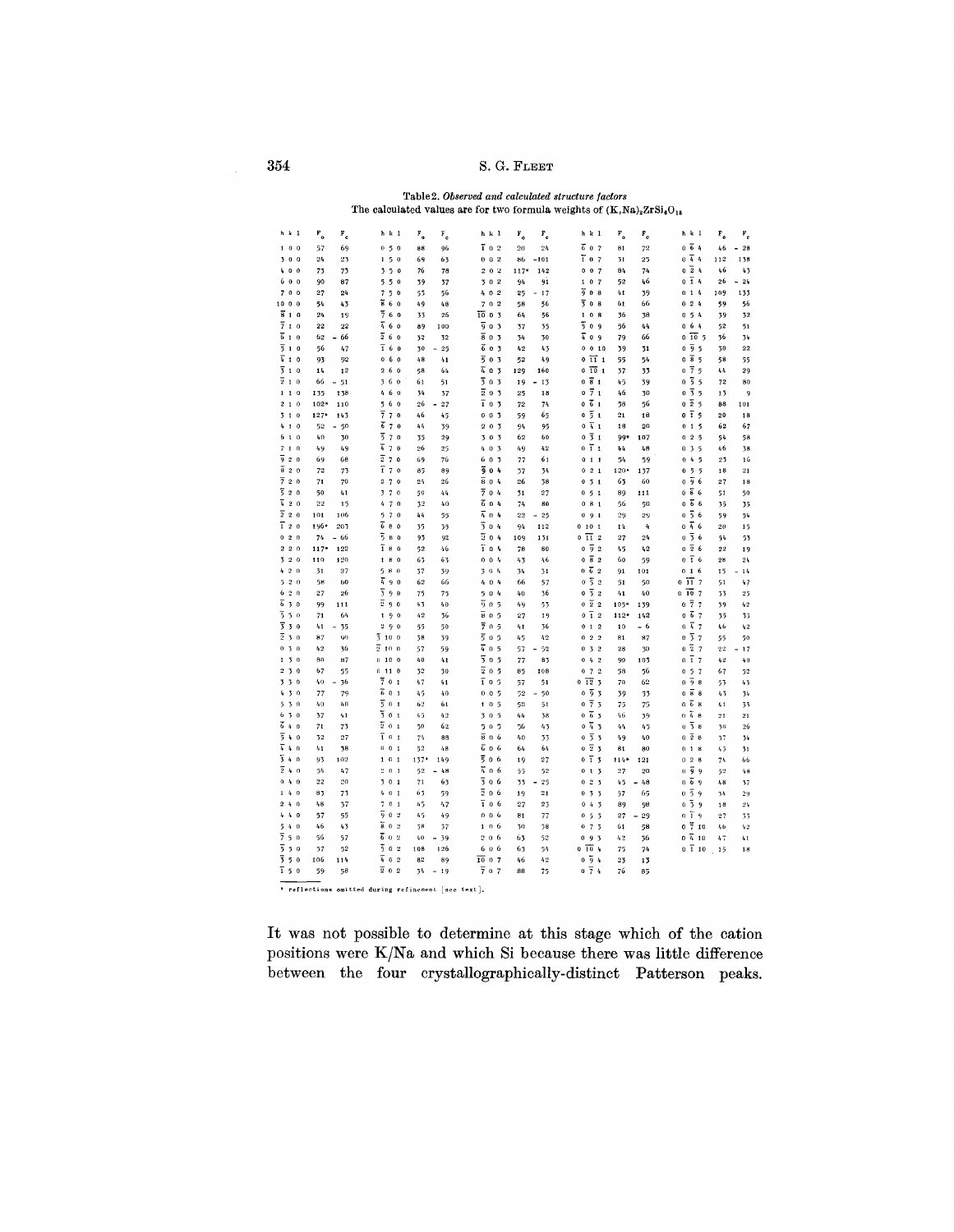Presumably the K/Na atoms had large thermal motion and hence peak heights that were very little different from those of the silicon atoms.

To discover the *KINa* positions, the interbond distances between all the cations were calculated. The cations in site 1 and its centrosymmetrically-reaIted site are farthest from the other cations (nearest cation neighbour 3.51 Å away): cations in the other sites have neighbours nearer to hand (3.0, 3.0, 3.05 A away). Clearly the *KINa* atoms must lie in site 1, and Si atoms in sites 2,3 and 4.

In order to determine the oxygen positions, Fourier syntheses were obtained with the signs calculated from the known cation coordinates. It was easy to pick out oxygen peaks from the resulting maps. There were 15 oxygens per cell. All were in two-fold general positions except one which lay at the centre of symmetry at  $\frac{1}{2}$ , Inspection of cation and anion positions showed that the most reasonable structure was one consisting of sheets of  $SiO<sub>4</sub>$  tetrahedra approximately parallel to (010), linked by  $ZrO_6$  octahedra and large  $K/Na$  coordination polyhedra.

The sheets are very irregular, but can be described as made up of linked rings containing four, six and eight  $SiO<sub>4</sub>$  tetrahedra; alternate tetrahedra pointing roughly up or down. The trial structure proved essentially correct on refinement and will be discussed in detail later (Section 8).

#### 7. **Refinement**

Refinement was carried out by difference-Fourier syntheses calculated with *hkO, hOl* and *Okl* reflections. Each projection was refined independently to the limit omitting some reflections (those asterisked in Table 2) because they appeared to be suffering from extinction. When average temperature factors had been once worked out,  $F_o$ 's were scaled to  $F_c$ 's using one scale factor.

Scattering factors were calculated assuming that all atoms are half-ionized and that *K*/Na cations are composite ones of composition *85°/0* K, *15°/0* Na. Scattering-factor curves were constructed by interpolation from those in the literature quoted by FORSYTH and WELLS (1959), and an expression of the form  $f(x) = A \exp(-ax^2) +$  $B \exp(-bx^2) + C$  was fitted to them by the least-squares process they suggested. The constants so found are given in Table 3. The constant  $C$  in the expression for the Zr scattering factor was reduced by 2.8 to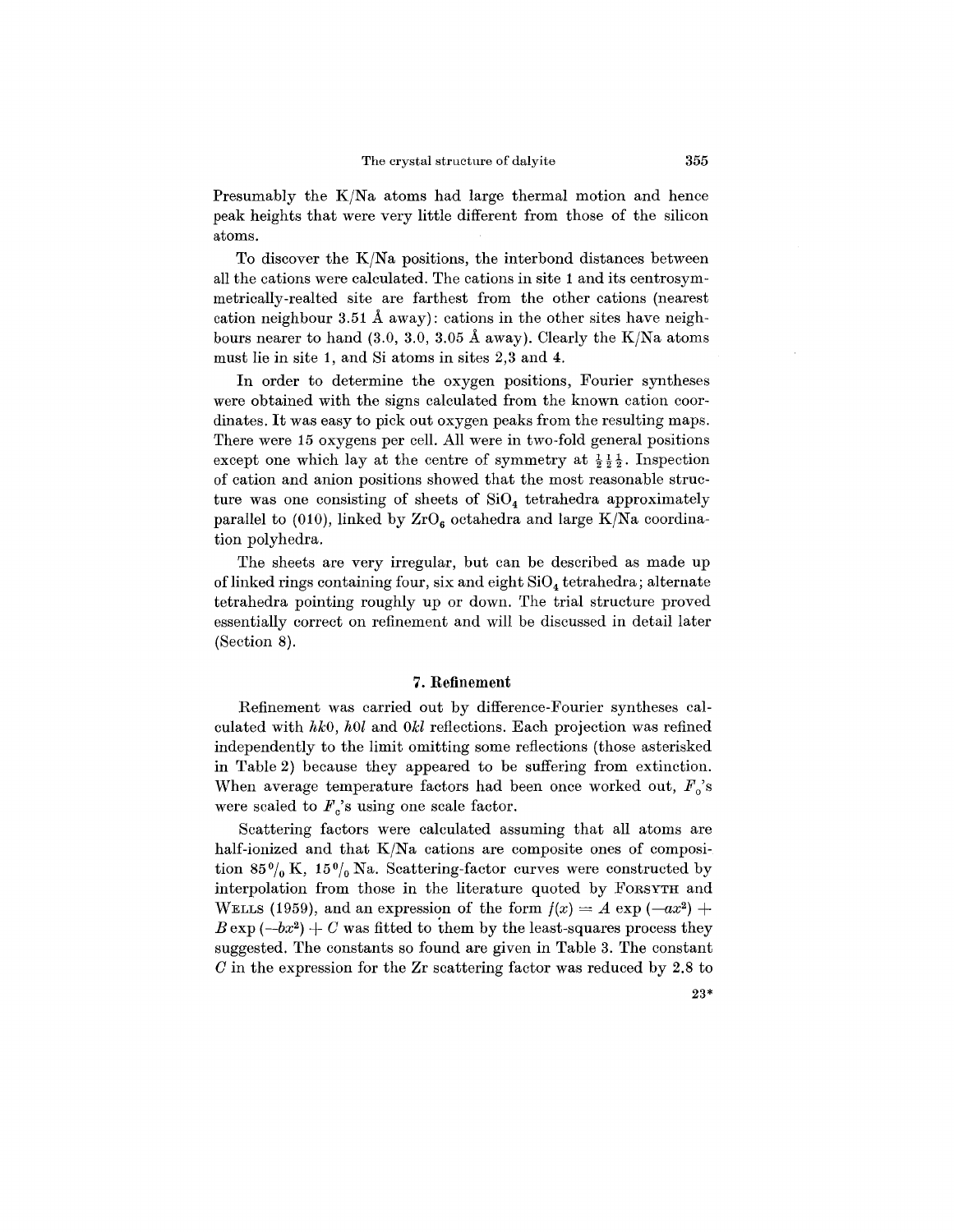## Table 3. *Scattering factor constants calculated for half-ionized atoms* (After FORSYTH and WELLS, 1959)

| Half-ionized atom. |        | $\boldsymbol{a}$ |        |       |       |
|--------------------|--------|------------------|--------|-------|-------|
| ∩−                 | 4.322  | 6.983            | 3.243  | 36.48 | 1.434 |
| $Si2+$             | 7.616  | 2.857            | 2.252  | 63.64 | 2.132 |
| $\rm Zr^{2+}$      | 17.835 | 1.788            | 12.775 | 19.73 | 4.590 |
| $\rm K/Na^{1/2+}$  | 7.350  | 0.952            | 7.603  | 16.52 | 1.749 |

|                                      |                 | Fractional coordinates |                  |                  |  |  |
|--------------------------------------|-----------------|------------------------|------------------|------------------|--|--|
|                                      |                 | $\boldsymbol{x}$       | $\boldsymbol{y}$ | $\boldsymbol{z}$ |  |  |
| Atoms in special positions:          | Zr              | $\Omega$               | $\theta$         | $\theta$         |  |  |
|                                      | O <sub>1</sub>  | $^{1}/_{2}$            | $^{1}/_{2}$      | $^{1/2}$         |  |  |
| Atoms in two-fold general positions: | K/Na            | .2932                  | .1887            | .7083            |  |  |
|                                      | $\mathrm{Si}_1$ | .4975                  | .6817            | .6852            |  |  |
|                                      | $\mathrm{Si}_2$ | .1644                  | .6226            | .8446            |  |  |
|                                      | $\mathrm{Si}_3$ | .1850                  | .7389            | .3092            |  |  |
|                                      | $O_{2}$         | .0120                  | .5768            | .3029            |  |  |
|                                      | $O_{3}$         | .0814                  | .8043            | .8127            |  |  |
|                                      | $O_4$           | .1024                  | .9131            | .2679            |  |  |
|                                      | O <sub>5</sub>  | .2511                  | .6444            | .1058            |  |  |
|                                      | $O_6$           | .2810                  | .2075            | .1254            |  |  |
|                                      | O <sub>7</sub>  | .3565                  | .6017            | .7787            |  |  |
|                                      | $O_8$           | .3904                  | .8069            | .5495            |  |  |

| Table 4                          |  |
|----------------------------------|--|
| a) Atomic coordinates of dalyite |  |

b) Standard deviations of coordinates

| K/Na                | $\sigma(x_n) = 0.008 \; \rm{\AA}$ |
|---------------------|-----------------------------------|
| $\mathrm{Si}_{1-3}$ | $\sigma(x_n) = 0.004$ Å           |
| $O_{2-R}$           | $\sigma(x_n) = 0.012 \text{ Å}$   |

|  | c) Temperature factors [used in the expression $\exp(-B \sin^2 \theta/\lambda^2)$ ] |  |  |  |  |  |  |  |
|--|-------------------------------------------------------------------------------------|--|--|--|--|--|--|--|
|--|-------------------------------------------------------------------------------------|--|--|--|--|--|--|--|

|                                        | Isotropic                              |                 | Anisotropic                                    |                          |                              |                              |                                                  |  |  |
|----------------------------------------|----------------------------------------|-----------------|------------------------------------------------|--------------------------|------------------------------|------------------------------|--------------------------------------------------|--|--|
| Atoms                                  | $\boldsymbol{B}$                       | $_{\rm{Atoms}}$ | $\boldsymbol{r}$                               | $B_r(\AA^2)$             | $\hat{rx}$                   | $\hat{r}$ y*                 | $\curvearrowright$<br>r normal<br>to x and $y^*$ |  |  |
| Zr<br>$\mathrm{Si}_{1-3}$<br>$O_{2-8}$ | $0.40 \; \text{\AA}^2$<br>0.22<br>0.80 | K/Na<br>$O_{1}$ | $\boldsymbol{X}$<br>Υ<br>Z<br>$\boldsymbol{X}$ | 3.8<br>0.8<br>1.2<br>1.8 | $65^{\circ}$<br>$46^{\circ}$ | $75^{\circ}$<br>$55^{\circ}$ | 151°<br>$116^\circ$                              |  |  |
|                                        |                                        |                 | Υ<br>Z                                         | 0.7<br>0.6               |                              |                              |                                                  |  |  |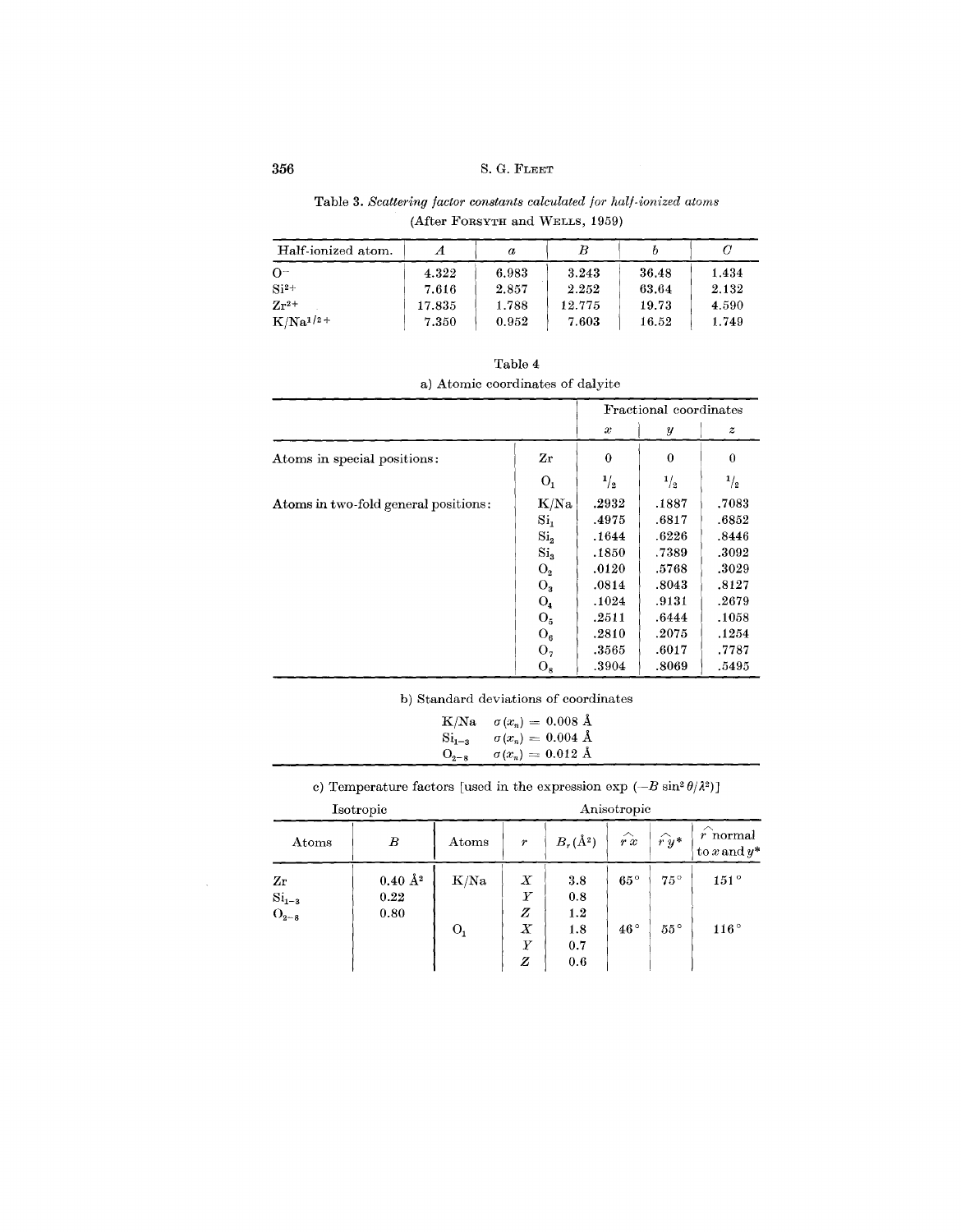



Fig. 2.  $x$ ,  $y$  and  $z$  axis electron-density projections of dalyite. Half the unit cell is shown in each case. Contours are at arbitrary equal intervals; zero contours are chained and negative ones dashed. Atomic positions are marked

357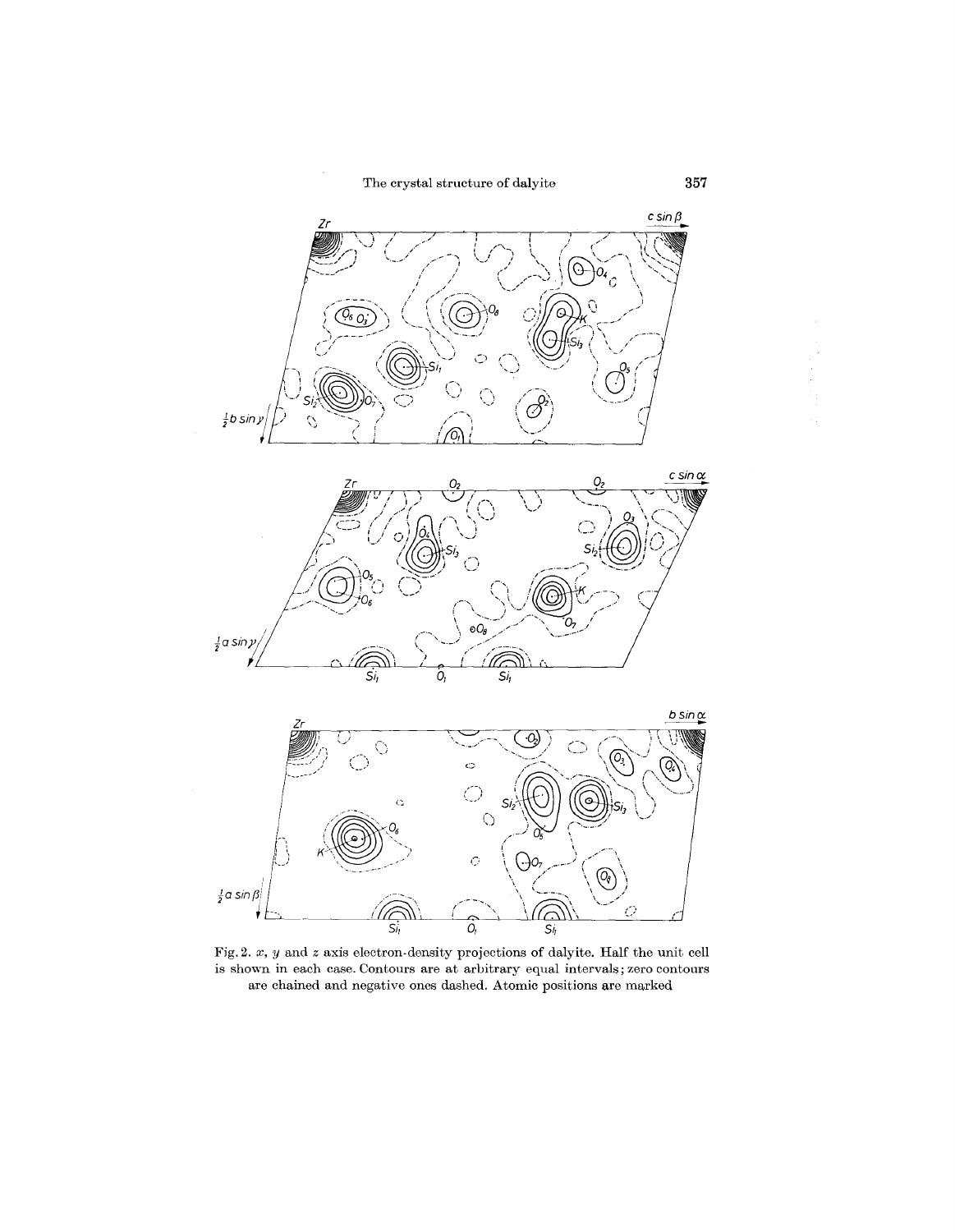take account of dispersion (cf. DAUBEN and TEMPLETON, 1955). The small imaginary component of the dispersion correction for  $Zr(0.8)$ was neglected, as were dispersion corrections for all other atoms.

Isotropic temperature factors were chosen for the different classes of atom to minimize the average peak heights at atomic sites on the difference maps. Several atoms showed evidence of anisotropy, but anisotropic temperature factors were only applied to the most anisotropic, which were the K/Na atom and  $O_1$ .



Fig. 3(i).  $(\text{Si}_2\text{O}_5)_n$  framework of dalyite viewed along *y* axis. (ZrO bonds dotted)

The initial "discrepancy factors", R, were  $31.3\frac{0}{0}$ ,  $35.0\frac{0}{0}$  and  $36.0\frac{0}{0}$ for *hkO, hOl* and *Okl*reflections respectively. At the limit of refinement, the values had fallen to  $8.1\frac{0}{0}$ ,  $11.9\frac{0}{0}$  and  $12.2\frac{0}{0}$ , and the final overall *R* factor was  $10.8\frac{0}{0}$ .

The final atomic coordinates with their standard deviations are given in Table 4. The standard deviations have been calculated from the final  $F_o-F_c$  syntheses with the formula

$$
\sigma(x_n) = \left\{ \left[ \frac{\partial (\varrho_0 - \varrho_0)}{\partial x} \right]^2 \right\}^{1/2} / C_n
$$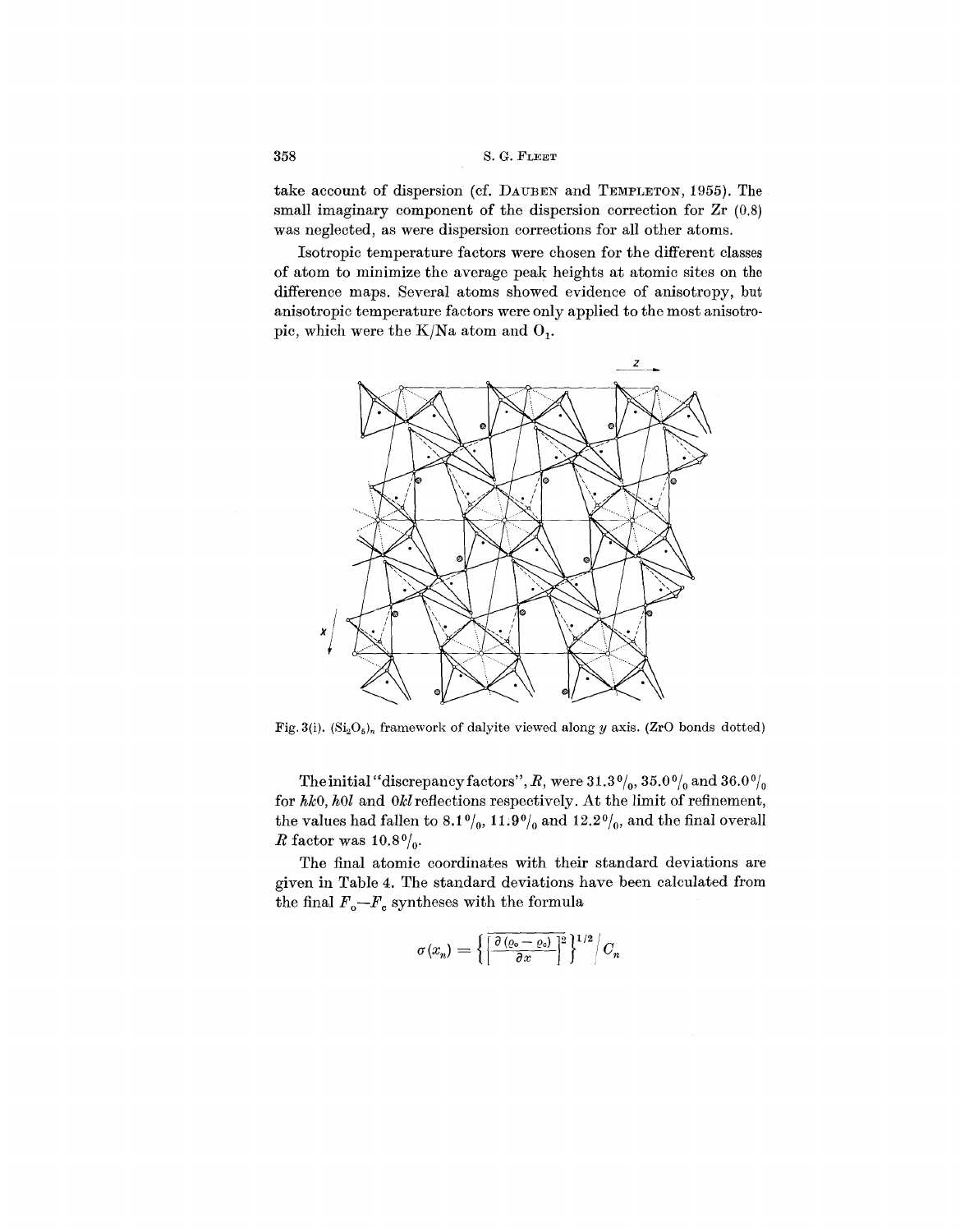(COCHRAN, 1951); it has been assumed that  $\sigma(x_n)$  is the same in every direction, and  $C_n$  (the curvature at the atomic peak) is estimated from the postulated scattering factor curves modified by temperature factors.





Figs. 3(ii) and (iii).  $(\text{Si}_2\text{O}_5)$ <sub>n</sub> framework viewed along *x* and *z* axes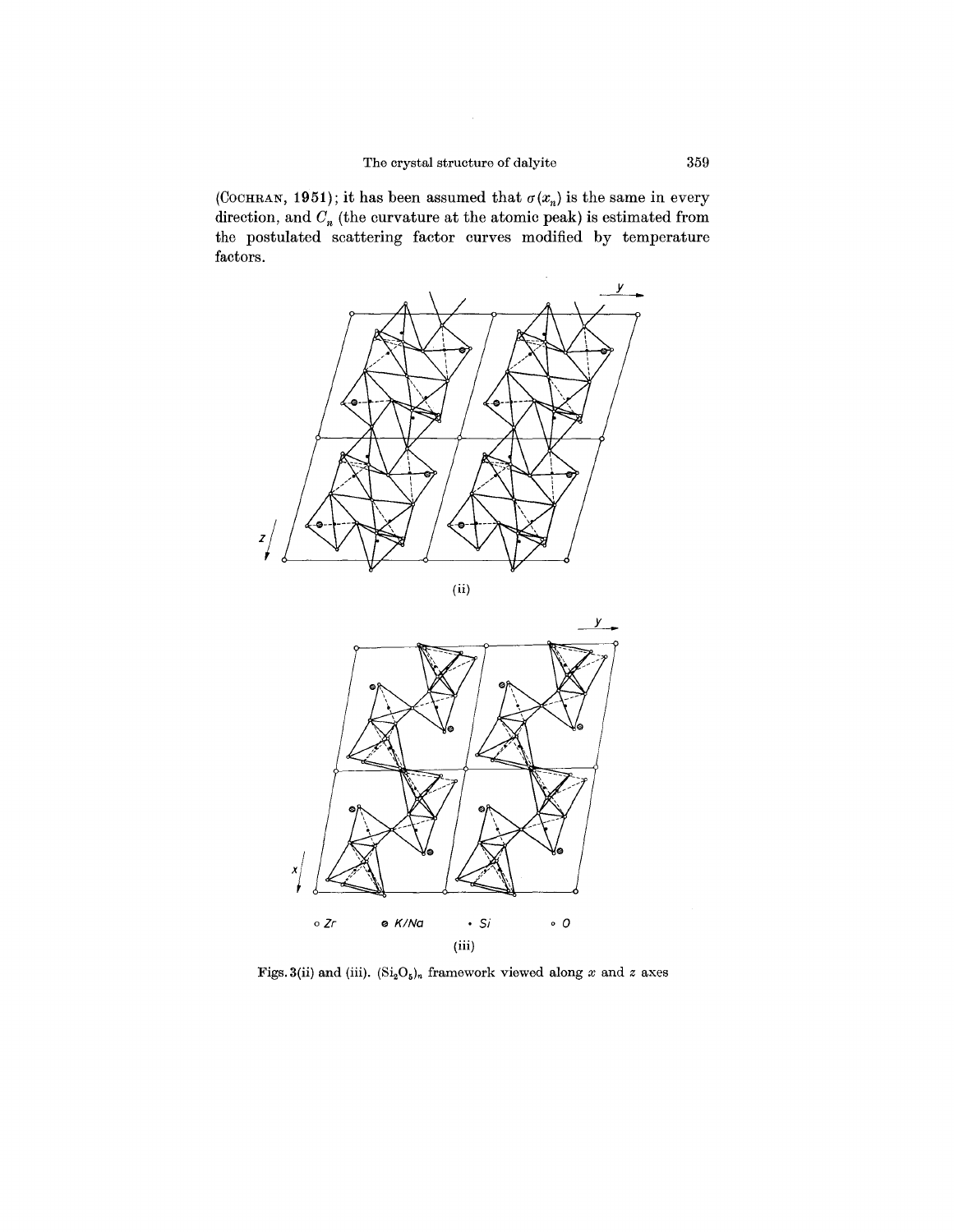The final isotropic temperature factors for each class of atom also appear in Table 4, together with details of the anisotropic temperature factors of atoms  $K/Na$  and  $O_1$ .

### 8. Discussion of the structure

Figure 2 shows electron density maps of dalyite calculated with final coordinates and the complete list of  $F_a$ 's. Figure 3 shows the nature of the  $SiO<sub>4</sub>$  tetrahedral linkage. The tetrahedra form corrugated sheets, approximately parallel to (010), which may be considered to be formed by linking distorted  $\beta$ -wollastonite chains (cf. Fig. 4). Successive wollastonite chains have different *y* coordinates; one chain has Si atoms at  $y = 0.62, 0.68$  and 0.74, and the next at  $y = 0.38$ , 0.32 and 0.26, so that looked at end on [cf. Figs. 3(ii) and 3(iii)], the sheets are two tetrahedra thick.

The Si-O sheets are linked by regular  $ZrO_6$  octahedra and by irregular  $(K/Na)O_8$  polyhedra. Zr-O bonds are outlined in Fig. 3(i).

The sheets are of a kind not previously found in silicates. They contain 4-, 6- and 8- membered rings of  $SiO<sub>4</sub>$  tetrahedra. Previously known sheet silicates are made up either entirely of 6-membered rings of tetrahedra, or of linked 4- and 8-membered rings 3. Structures based on sheets of 6-membered rings may have all free tetrahedral vertices pointing the same way as in micas, talc etc., or have more distorted rings linked to give corrugated sheets as in  $Li<sub>2</sub>Si<sub>2</sub>O<sub>5</sub>$  (LIEBAU, 1961a), petalite (LIEBAU, 1961c) or sanbornite (DOUGLASS,1958). Structures based on 4- and 8-membered rings (e.g. apophyllite, TAYLOR and NARAY-SZABÓ, 1931; gillespite, PABST, 1943) are formed by linking rings of 4 tetrahedra so that successive rings have their free vertices pointing in opposite directions. Figure 5 shows idealized drawings of the three 3 types of layer silicate now known and includes more detailed diagrams of the Si-O network in some well known examples.

LIEBAU (1962) has classified sheet silicates on the basis of the type of silicate chain from which the sheets can be constituted. He lists the structures as Einer-, Zweier-, Dreier-, Vierereinfachschichten etc. according to the number of tetrahedra in the repeat unit of the

<sup>3</sup> MAMEDOV and BELOV (1958) have suggested that another type of sheet containing 5- and 8-membered rings of  $SiO<sub>4</sub>$  tetrahedra occurs in the calcium silicate okenite, but this has yet to be confirmed by a full structure determination.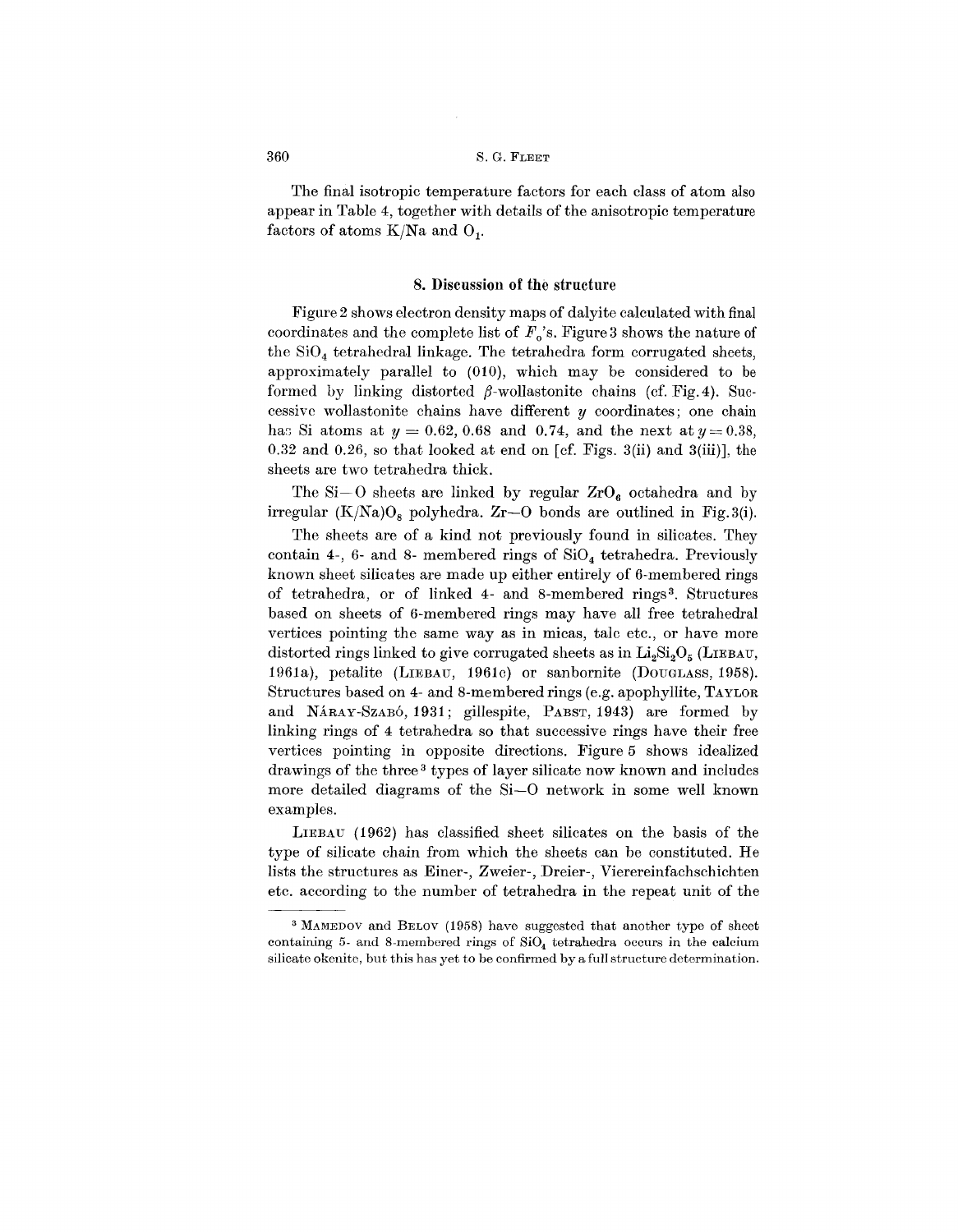

Fig. 4. Distorted  $\beta$ -wollastonite chains. Arrows indicate how successive distorted chains link to form the dalyite  $(Si<sub>2</sub>O<sub>5</sub>)$  sheet



Fig. 5A. Three types of layer silicate now known. (i), (ii) and (iii) are idealized mica, apophyJlite and dalyite sheets respectively



Fig.5B. SiO<sub>4</sub> tetrahedral network in (i) mica, (ii)  $Li_2Si_2O_5$ , (iii) petalite, (iv) apophyllite, (v) gillespite, (vi) dalyite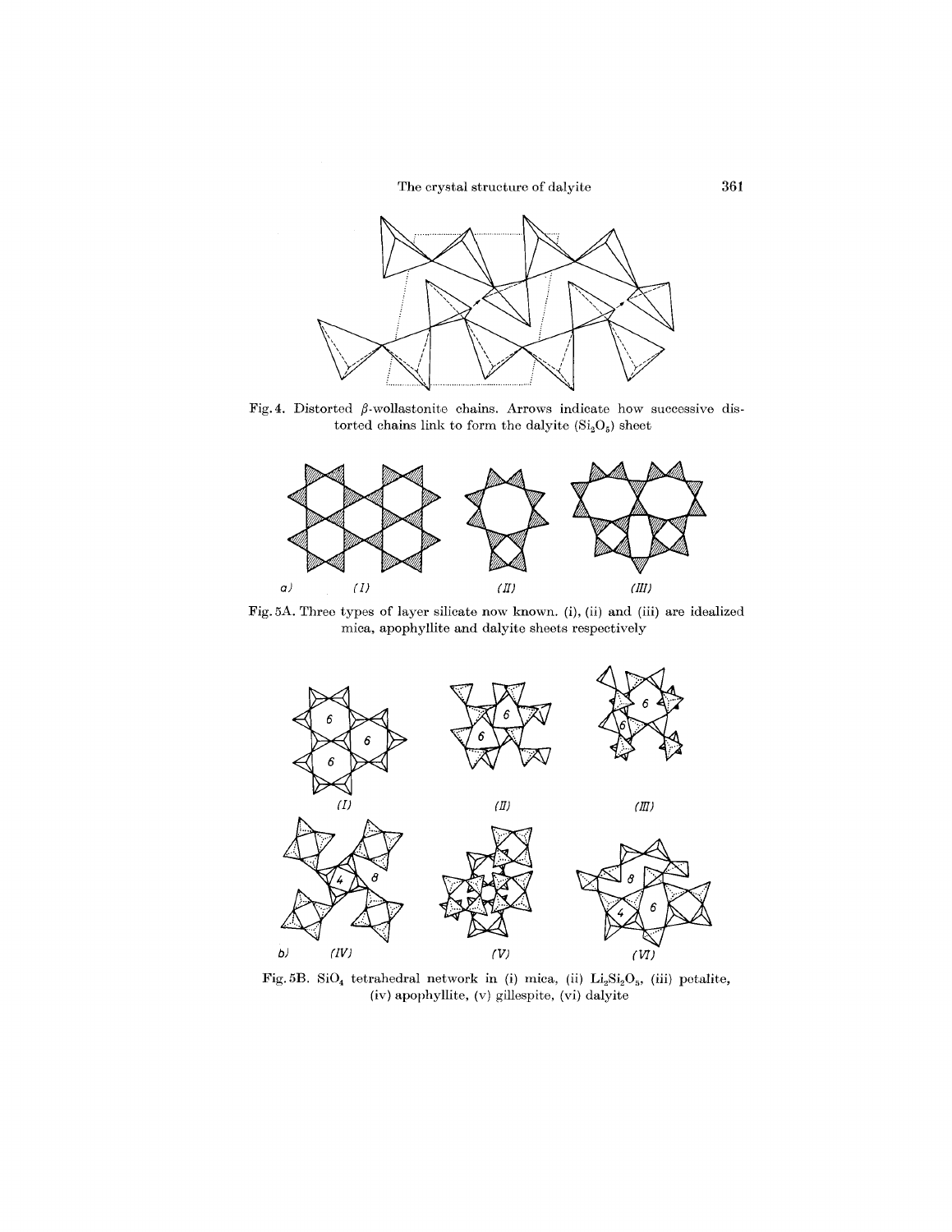constituent chain. On this scheme dalyite would be "Dreiereinfachschichten" type since its sheet structure is made up of wollastonite chains whose repeat length is three tetrahedra.

It is interesting to compare the structure of dalyite with those of other potassium and sodium zirconium silicates. The minerals most closely related chemically to dalyite are wadeite  $(K_2ZrSi_3O_9)$ , catapleiite (NaZrSi<sub>3</sub>O<sub>9</sub> · 2H<sub>2</sub>O), lovozerite (Na<sub>2</sub>ZrSi<sub>6</sub>O<sub>15</sub> · 3H<sub>2</sub>O · 0.5 NaOH) and elpidite  $(Na_2ZrSi_6O_{15}\cdot 3H_2O)$ . In wadeite (HENSHAW, 1955) and catapleiite (BRUNOVSKII, 1936), the Si-O radical is a triple  $Si_3O_9$  ring of SiO<sub>4</sub> tetrahedra; the rings being linked by a hexagonal array of Zr octahedra and KO<sub>9</sub> polyhedra in wadeite and by a similar hexagonal array of Zr octahedra and Na decahedra in catapleiite. Elpidite has been supposed (cf. ILYUKHIN and BELOV, 1960) to contain a two-level

| Cation          | Type of oxygen   | Bond length | $\sigma$ (bond length)<br>cf. Table 4 | Mean cation-anion<br>distance |
|-----------------|------------------|-------------|---------------------------------------|-------------------------------|
| Zr              | $O_{3}$          | $2.028$ Å   | 0.012                                 | $2.06\pm.03~\text{\AA}$       |
|                 | $O_4$            | 2.073       |                                       |                               |
|                 | $O_6$            | 2.090       |                                       |                               |
| K/Na            | $O_3$            | (3.494)     | 0.015                                 | $3.02 \pm .13$                |
|                 | O <sub>4</sub>   | 2.825       |                                       |                               |
|                 | $O_6$            | 2.880       |                                       |                               |
|                 | O <sub>7</sub>   | 3.016       |                                       |                               |
|                 | $\mathbf{O_8}$   | 3.150       |                                       |                               |
|                 | $\mathbf{O_{2}}$ | 3.117       |                                       |                               |
|                 | ${\rm O_4}$      | 2.962       |                                       |                               |
|                 | $O_5$            | 3.001       |                                       |                               |
|                 | $\mathbf{O_8}$   | (3.414)     |                                       |                               |
|                 | O <sub>7</sub>   | 3.240       |                                       |                               |
| $\mathrm{Si}_1$ | $O_1$            | 1.622       | 0.013                                 | $1.59 \pm .04$                |
|                 | O <sub>7</sub>   | 1.540       |                                       |                               |
|                 | $O_8$            | 1.644       |                                       |                               |
|                 | $O_6$            | 1.561       |                                       |                               |
| $\mathrm{Si}_2$ | $O_{3}$          | 1.664       | 0.013                                 | $1.64\,\pm.03$                |
|                 | O <sub>7</sub>   | 1.658       |                                       |                               |
|                 | O <sub>5</sub>   | 1.626       |                                       |                               |
|                 | $O_{2}$          | 1.600       |                                       |                               |
| $\mathrm{Si}_3$ | $\mathrm{O}_2$   | 1.604       | 0.013                                 | $1.64\pm.03$                  |
|                 | $O_4$            | 1.624       |                                       |                               |
|                 | $O_5$            | 1.672       |                                       |                               |
|                 | $O_8$            | 1.650       |                                       |                               |

Table 5(i). Cation-anion bond lengths

362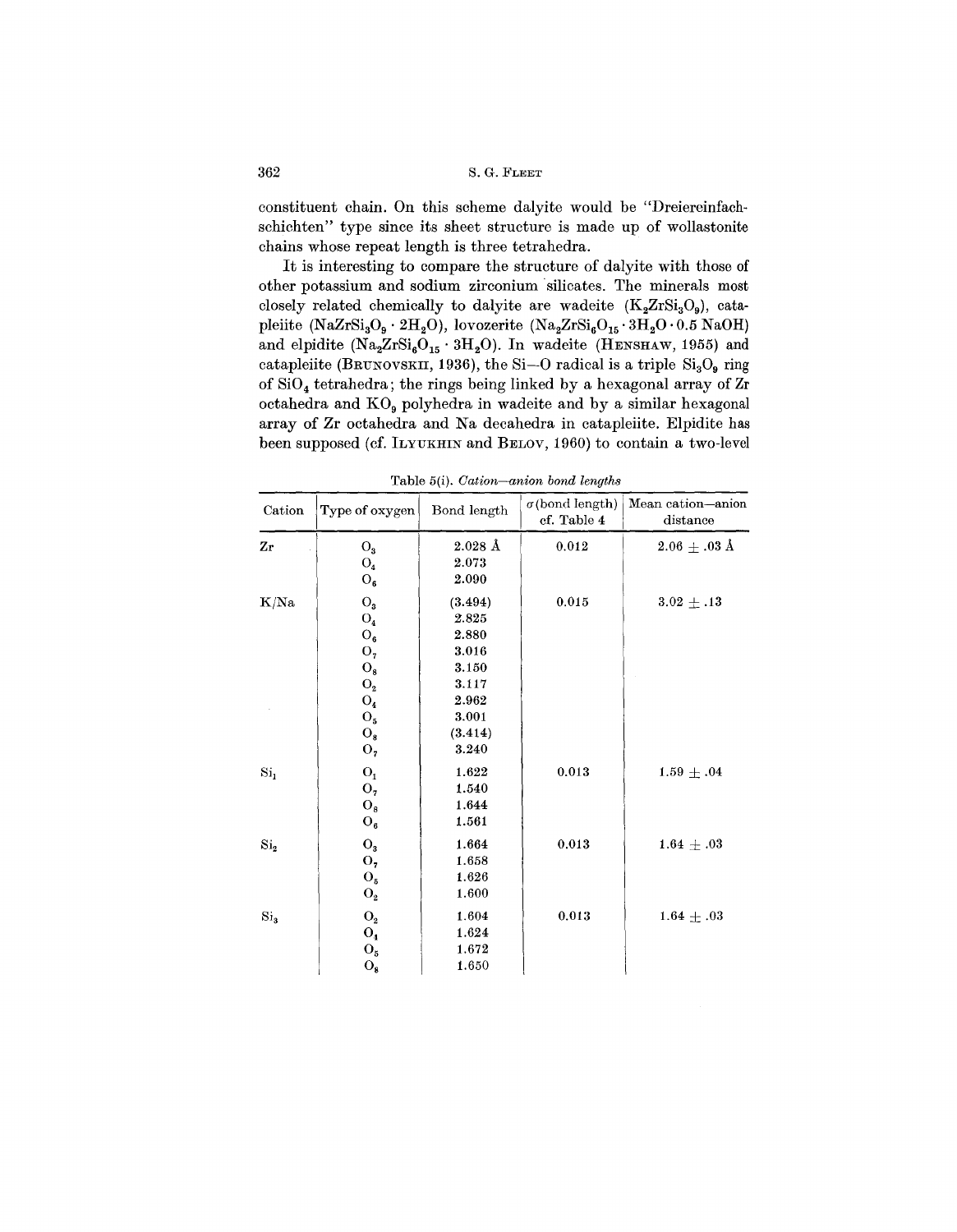trigonal ring (doubled catapleiite ring), but its structure is not known in detail. Lovozerite contains isolated six-membered Si-O rings linked by an approximately cubic network of Zr octahedra which lie at the corners of a cell 7.31 Å  $\times$  7.31 Å  $\times$  7.33 Å (ILYUKHIN and BELOV, 1960). Comparison of the cell dimensions of lovozerite with dalyite led ILYUKHIN and BELOV to suppose that slight deformation of the (almost) cubic cell to make it triclinic, together with a linkage of the free corners of tetrahedra in one ring with similar corners in another would make a chain of tetrahedra corresponding to the radical  $Si_6O_{15}$ and would be a possible model for dalyite. The complete structure determination, however, shows that the  $Si<sub>6</sub>O<sub>15</sub>$  linkage in dalyite is not a chain but the corrugated sheet which has been described.

## **9. Bond** lengths

Table 5(i) lists cation-anion bond lengths. The standard deviations of bond lengths within each polyhedron are shown in the last column of the table. All of these are so much greater than the error estimated

| Atoms                       | Separation        | $\sigma$ (bond length) |                                     |
|-----------------------------|-------------------|------------------------|-------------------------------------|
| Si, tetrahedron             |                   |                        |                                     |
| $O_1 - O_6$                 | $2.612 \text{ Å}$ | .020                   |                                     |
| $O_1 - O_7$                 | 2.525             |                        | Mean                                |
| $O_t-O_8$                   | 2.610             |                        | $= 2.59\,\pm\, .05\; \rm \AA$       |
| $O_6-O_7$                   | 2.558             |                        |                                     |
| $O_6-O_8$                   | 2.680             |                        |                                     |
| $O_7 - O_8$                 | 2.577             |                        |                                     |
| Si <sub>2</sub> tetrahedron |                   |                        |                                     |
| $O_2-O_3$                   | 2.714             | .020                   |                                     |
| $O_2 - O_5$                 | 2.608             |                        | Mean                                |
| $O_2-O_7$                   | 2.596             |                        | $= 2.67\,\pm\,08\;{\rm \AA}$        |
| $O_3-O_5$                   | 2.698             |                        |                                     |
| $O_3-O_7$                   | 2.804             |                        |                                     |
| $0, -0,$                    | 2.603             |                        |                                     |
| Si <sub>3</sub> tetrahedron |                   |                        |                                     |
| $O_2-O_4$                   | 2.670             | .020                   |                                     |
| $O_2-O_5$                   | 2.658             |                        |                                     |
| $O_2-O_8$                   | 2.637             |                        | Mean                                |
| $O_4-O_5$                   | 2.676             |                        | $= 2.67 \, \pm .03 \; \textrm{\AA}$ |
| $O_4-O_8$                   | 2.728             |                        |                                     |
| $O_5-O_8$                   | 2.670             |                        |                                     |

Table 5(ii). *0-0 distances*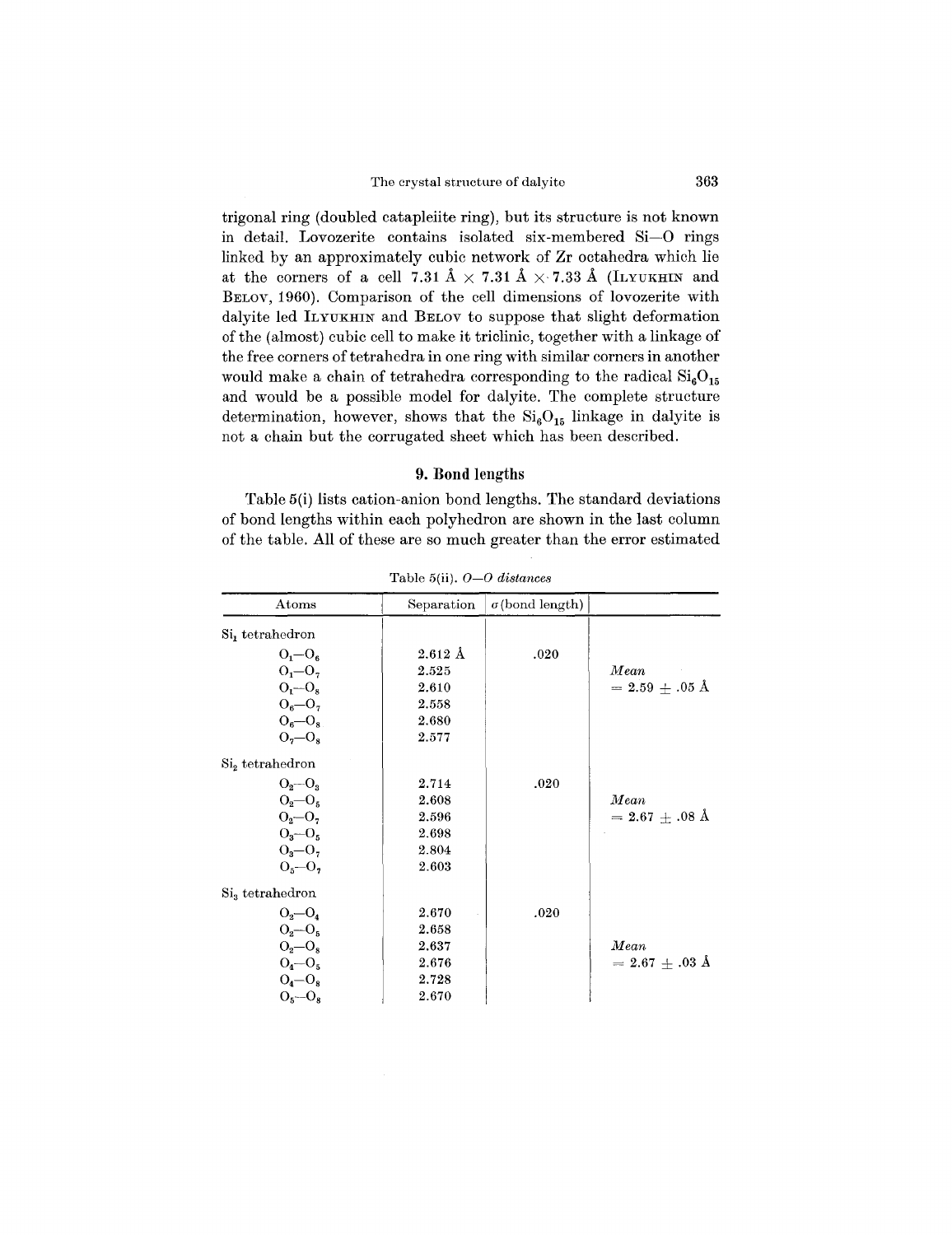364 *S.* G. FLEET

| $_{\rm Atoms}$                      | Angle           |                        |
|-------------------------------------|-----------------|------------------------|
| Zr octahedron                       |                 |                        |
| $O_3 - Zr - O_4$                    | $92.3^{\circ}$  |                        |
| $O_3 - Zr - O_6$                    | 92.6            |                        |
| $O_4 - Zr - O_6$                    | 92.5            |                        |
| Si <sub>1</sub> tetrahedron         |                 |                        |
| $O_1-Si_1- O_6$                     | $110.3^{\circ}$ |                        |
| $O_1 - Si_1 - O_2$                  | 106.0           |                        |
| $O_1-Si_1-O_8$                      | 106.5           | $Mean = 109.6$         |
| $O_e-Si_1-O_7$                      | 111.1           |                        |
| $O_6-Si_1-9$                        | 115.0           |                        |
| $O7 - Si1 - O8$                     | 108.6           |                        |
| Si <sub>2</sub> tetrahedron         |                 |                        |
| $O_2-Si_2-O_3$                      | $112.5^{\circ}$ |                        |
| $O_9 - Si_9 - O_5$                  | 107.9           |                        |
| $O_2-Si_2-O_7$                      | 105.7           | Mean $= 109.4^{\circ}$ |
| $O3 - Si2 - O5$                     | 110.2           |                        |
| $O3 - Si3 - O7$                     | 115.2           |                        |
| $O_5 - Si_2 - O_7$                  | 104.9           |                        |
| Si <sub>3</sub> tetrahedron         |                 |                        |
| $O_2-Si_3-O_4$                      | $111.6^\circ$   |                        |
| $O_9 - Si_9 - O_5$                  | 108.4           |                        |
| $O_2-Si_3=O_8$                      | 108.3           | $Mean = 109.5^{\circ}$ |
| $O_4 - Si_3 - O_5$                  | 108.5           |                        |
| $O_4-Si_3-O_8$                      | 112.9           |                        |
| $O_5-Si_2-9$                        | 107.0           |                        |
| Oxygen coordination angles          |                 |                        |
| $Si_1$ - $O_1$ - $Si_1$             | $180^{\circ}$   |                        |
| $Si_1$ -O <sub>7</sub> - $Si_2$     | 145.4           |                        |
| $Si_1 - O_8 - Si_3$                 | 130.2           | $Mean = 138.6^{\circ}$ |
| $Si2-O2-Si3$                        | 146.4           |                        |
| $\rm Si_2\text{--}O_5\text{--}Si_3$ | 132.6           |                        |

Table 5(iii). *Interatomic bond angles*

from  $\sigma(x_n)$  as to suggest a real scatter of bond lengths within a polyhedron.

The average Si-O distance is  $1.62 \pm .02$  Å, which is in good agreement with the value 1.619 A obtained from SMITH and BAILEY'S curve (SMITH and BAILEY, 1963) for a silicate with an 0: Si ratio of 5:2.

The average Zr-O distance is 2.06  $\pm$  .03 Å, close to the value 2.07 A, found in the structure of the chemically similar wadeite (HENSHAW, 1955).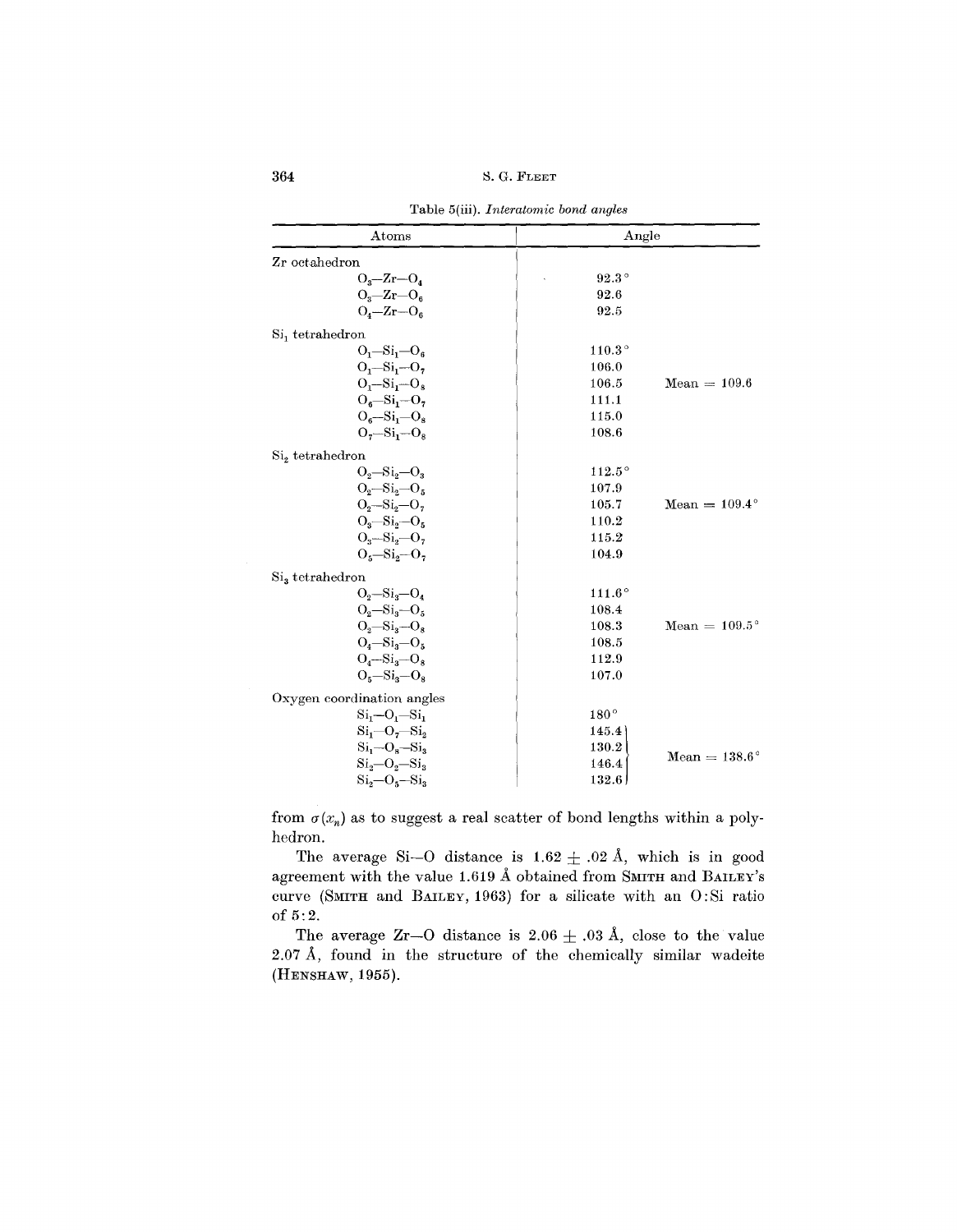*K/Na-O* distances vary considerably, but the average of 3.02 A compares with the value  $3.11 \text{ Å}$  in wadeite where the site is entirely occupied by K. The very high anisotropy exhibited by the *KINa* atom is rather large to be caused solely by thermal motion, and it may be that the atom occupies two different sites about 0.25 A apart with approximately equal probability. For this reason the average KjNa-O bond lengths in Table 5 may not correspond to any real cation-anion links. Only a full three-dimensional analysis could settle the matter.

## 10. Bond angles

Table 5(iii) gives  $O-Si-O$  and  $Si-O-Si$  angles.  $O-Si-O$  angles within tetrahedra have the spread in values usually found in silicates and do not include any unusual features. Si-O-Si values, however, include one angle of 180 $^{\circ}$  across the oxygen  $O<sub>1</sub>$  at the special position  $\frac{1}{2}$ , LIEBAU (1961d) has reviewed Si-O-Si angles in crystalline silicates and divided them into two types, one type across oxygens near special or accidentally-simple positions having values more than  $160^\circ$ , the other type across oxygens which are not near special positions having values between 129° and 166° with an average angle of about 140 $^{\circ}$ . The angle across  $O<sub>1</sub>$  in dalyite is of the first type, and other angles across  $O_2$ ,  $O_5$ ,  $O_7$  and  $O_8$  of the second type having an average value of 139°. LIEBAU (1961a, b, c) investigated the structures of  $Li_2Si_2O_5$ ,  $\alpha Na_2Si_2O_5$  and petalite which have angles of the first type, and found that although there was marked pseudo-symmetry in each case, the oxygen involved in the bond was **in** fact slightly displaced from the special position it would have occupied if full symmetry operated. The result of this was to reduce the Si-O-Si angle from 180° to a value close to 160°. LIEBAU (1961d) went on from this to suggest in a later paper that  $180^\circ$  Si--O-Si bonds would not exist in silicates, and to predict that structures such as thortveitite, zunyite, coesite etc. which had previously been found to have  $180^\circ$  Si-O-Si angles would be found on closer inspection to be pseudo-symmetric, the oxygen being displaced from the pseudo-special position to reduce the Si- $-0$ -Si angle to about 160 $^{\circ}$ .

CRUICKSHANK, LYNTON and BARCLAY (1962) however, have recently refined thortveitite by least-squares methods with full threedimensional data and have concluded that it retains the full symmetry (space group  $C2/m$ ) and the 180° Si-O-Si angle of the original structure (ZACHARIASEN, 1930). CRUICKSHANK*et al.* point out that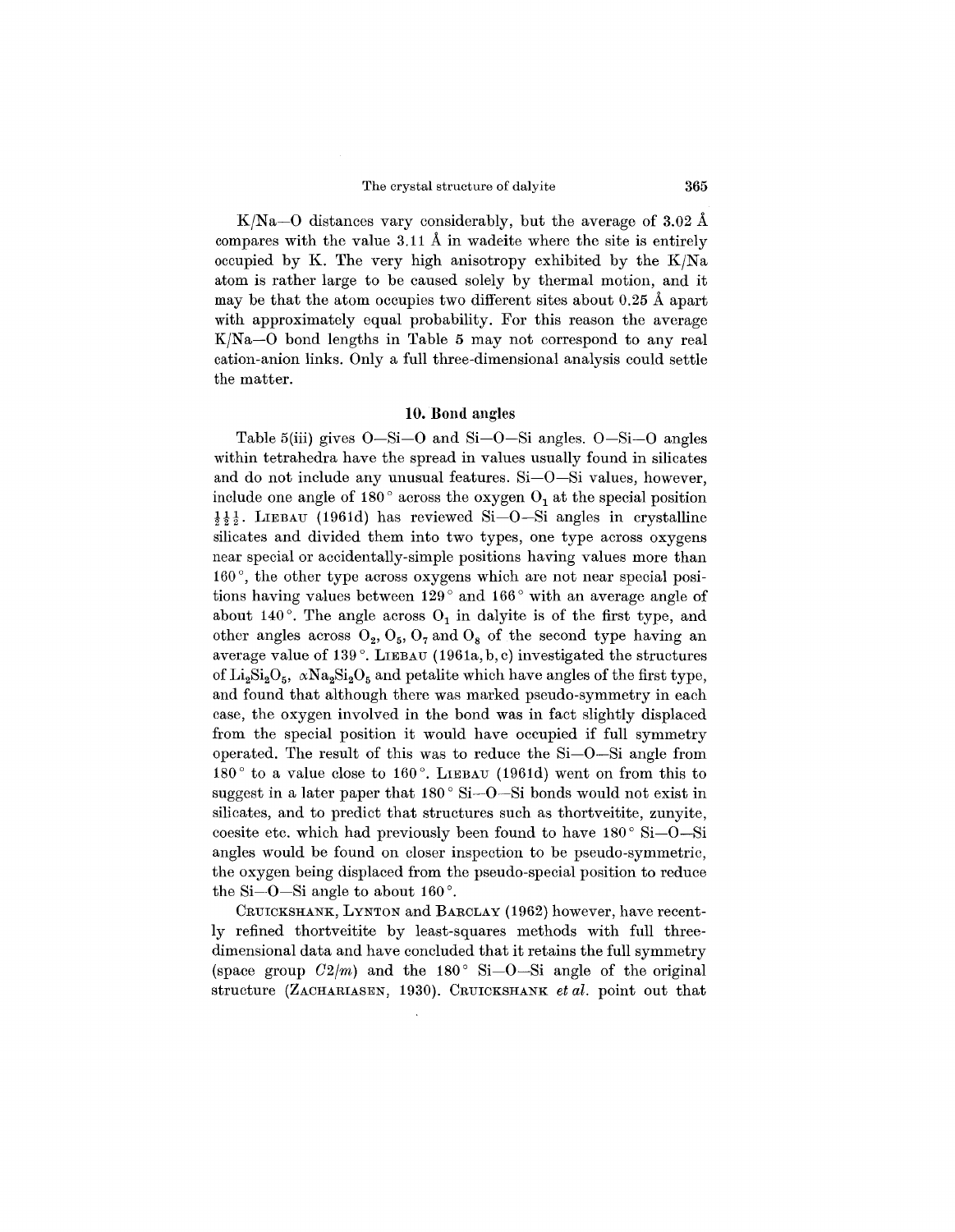the zunyite and coesite determinations are of fairly high quality, and that in these cases too, the  $180^\circ$  Si-O-Si angles could only be discounted after very careful refinement.

Figure 6 shows (100), (010) and (001) electron-density projections of the  $O_1$  atom in dalyite. The anisotropy previously referred to (Section 7, Table 4) can be clearly seen. In view of LIEBAU's suggestion (LIEBAU, 1961d), it was thought that the anisotropy might be the result of a wrongly-imposed centre of symmetry, the oxygen actually being displaced from the special position  $\frac{1}{2}$ ,  $\frac{1}{2}$ . The anisotropy of the  $K/Na$  atom could also be due to the same thing. Accordingly  $O_1$  was



Fig. 6. Electron-density projections of oxygen atom  $O_1$  along x, y and z axes respectively. Axial directions divided into 64ths of the cell edges arc shown

moved off the special position and refinement was continued on the assumption that the structure was non-centrosymmetric. At the limit of refinement, the *R* factors on the three projections had been reduced by  $0.8\%$ ,  $0.6\%$  and  $0.9\%$ ; O<sub>1</sub> had moved about 0.1 Å from its former site, and the  $Si_1-O_1-Si_1$  angle had dropped to 173°. The improvement in *R* factors and in the flatness of the difference maps was so marginal that it was not thought to be significant. Removing the centre of symmetry in any case increased the number of variable parameters from 47 to 62, so that some improvement in *R* values and difference maps would have been expected. Contours round the  $O<sub>1</sub>$  atom on electron-density maps were, however, more nearly circular than those in Fig.  $6:$   $-$  a point in favour of the lower symmetry structure. What does seem clear is that there is definite departure from a strictly straight  $Si_1-O_1-Si_1$  linkage. If the structure is centro-symmetric this takes the form of anisotropic thermal motion of the oxygen; if not, an actual displacement of the oxygen from the special site. Careful refinement with full three-dimensional data would be needed to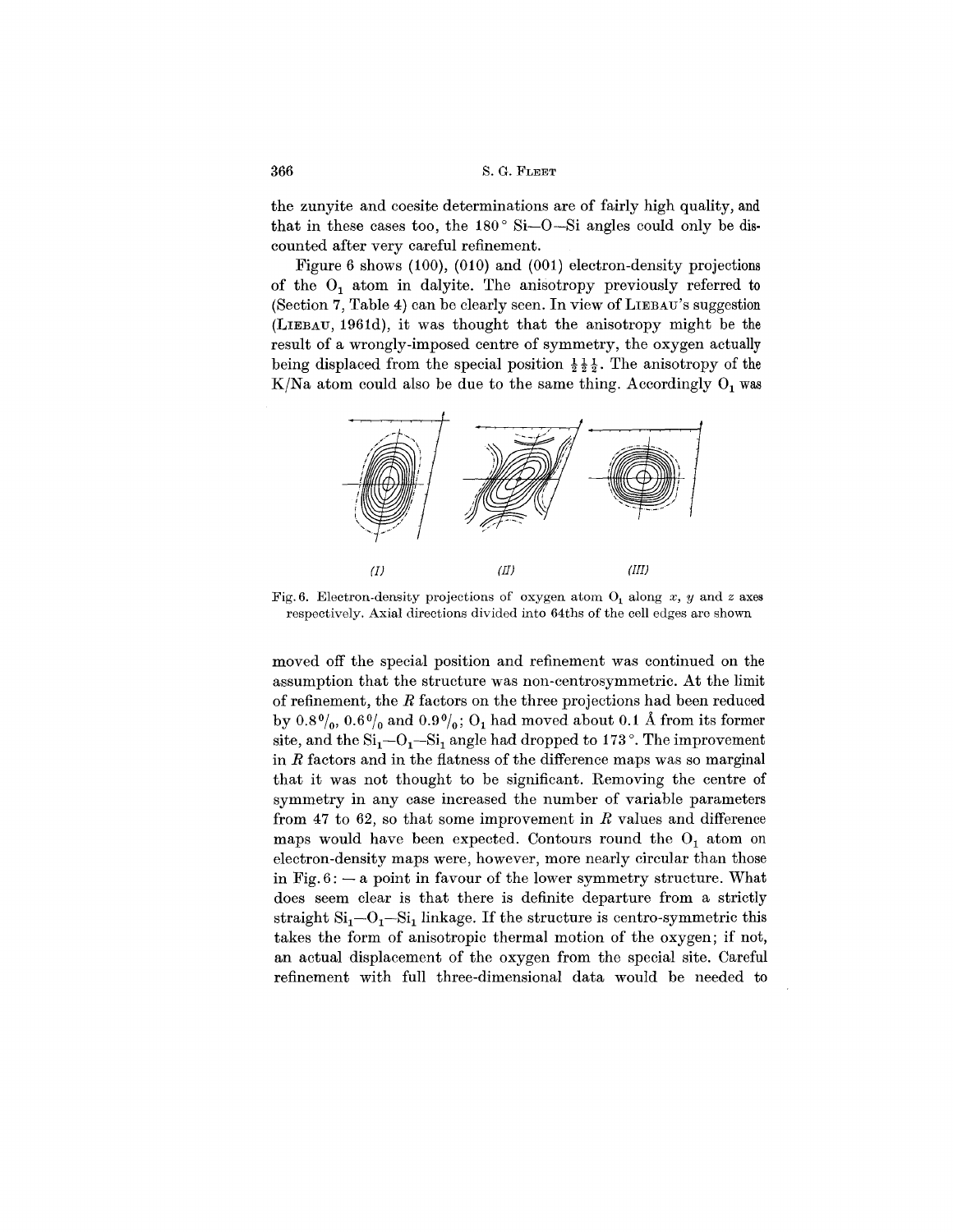discover the correct answer. In lieu of this, the conventional assumption of higher symmetry  $(P\bar{T})$  space group) has been made when listing the coordinates, bond lengths and bond angles.

## 11. Acknowledgements

I am grateful to Dr. P. GAY who provided me with the sample of dalyite and arranged for the collection of some of the x-ray data, and to Mr. K. O. RICKSON who took some of the x-ray photographs.

#### References

- B. K. BRUNOVSKII (1936), The structure of katapleiite. Acta Physicoche USSR 5, 863-892.
- W. COCHRAN (1951), Some properties of the  $(F_o-F_c)$ -synthesis. Acta Crystallogr. 4,408-411.
- D. W. J. CRUICKSHANK, H. LYNTON and G. A. BARCLAY (1962), A reinvestigation of the crystal structure of thortveitite  $Sc_2Si_2O_7$ . Acta Crystallogr. 15, 491-498.
- C. H. DAUBEN and D. H. TEMPLETON (1955), A table of dispersion corrections for x-ray scattering of atoms. Acta Crystallogr. 8, 841-842.
- R. M. DOUGLASS (1958), The crystal structure of sanbornite,  $\text{BaSi}_2\text{O}_5$ . Amer. Min. 43, 517-536.
- M. C. M. FARQUHAR and H. LIPSON (1946), The accurate determination of cell dimensions from single-crystal x-ray photographs. Proc. Physic. Soc. [London] 58, 200-206.
- J. B. FORSYTH and M. WELLS (1959), On an analytic approximation to the atomic scattering factor. Acta Crystallogr. 12, 412-415.
- D. E. HENSHAW (1955), The structure of wadeite. Mineral. Mag. 30, 585-595.
- E. R. HOWELLS, D. C. PHILLIPS and D. ROGERS (1950), The probability distribution of x-ray intensities. II. Experimental investigation and the x-ray detection of centres of symmetry. Acta Crystallogr. 3, 210-214.
- V. V. ILYUKHlN and N. V. BELOV (1960), Derivation of the structure of lovozerite from sections of the three-dimensional Patterson function. Crystallography 5, 186-198.
- F. LIEBAU (1961a), Untersuchungen an Schichtsilikaten des Formeltyps  $A_m$  (Si<sub>2</sub>O<sub>5</sub>)n. I. Die Kristallstruktur der Zimmertemperaturform des Li<sub>2</sub>Si<sub>2</sub>O<sub>5</sub>. Acta Crystallogr. 14, 389-395.
- $-$  (1961b), II. Über die Kristallstruktur des  $\alpha$ -Na<sub>2</sub>Si<sub>2</sub>O<sub>5</sub>. Acta Crystallogr. 14 395-398.
- (1961c), III. Zur Kristallstruktur von Petalit, LiAlSi<sub>4</sub>O<sub>10</sub>. Acta Crystallogr. 14, 399-406.
- (1961d), Untersuchungen über die Größe des Si—O—Si-Valenzwinkels. Act Crystallogr. 14, 1103-1109.
- (1962), Die Systematik der Silikate. Naturwissenschaften 49, 481-491.
- CH. MAMEDOV and N. V. BELOV (1958), Crystal structure of mica-like, hydrous calcium silicates: okenite, nekoite, truscottite and gyrolite. Dokl. Akad. Nauk SSSR 121, 713-716.